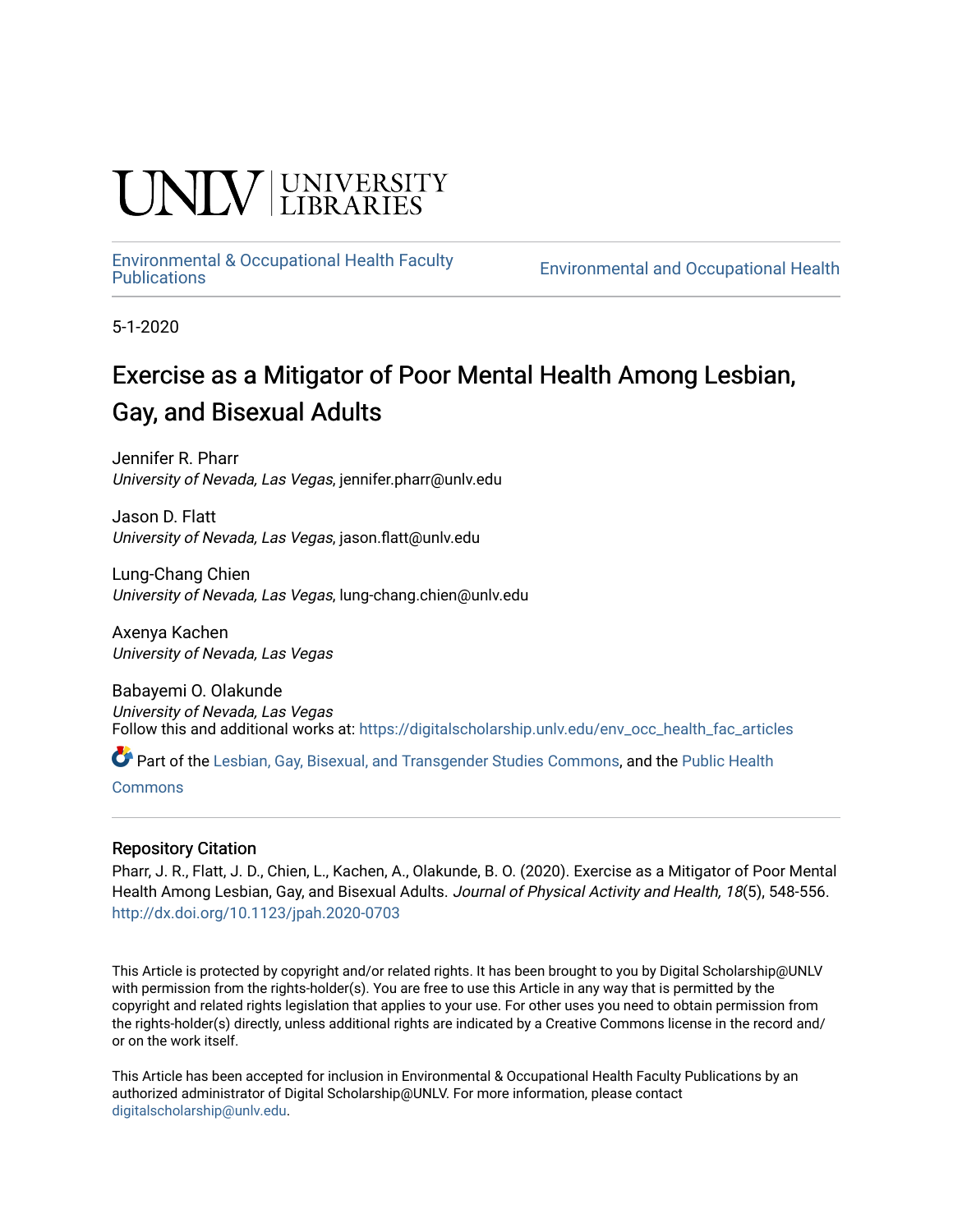# **Exercise as a Mitigator of Poor Mental Health Among Lesbian, Gay, and Bisexual Adults Abstract**

**Introduction:** There is a positive association between exercise and improved mental health in the general population. Although there is a greater burden of psychological distress among lesbian, gay, and bisexual (LGB) people, little is known about the association between exercise and mental health in this population. We explored the association between exercise and poor mental health reported by LGB adults in the U.S.

**Methods:** Our analyses used data from the 2017 Behavioral Risk Factor Surveillance System survey. Multiple regression analyses were used to determine the association between exercising and mental health days adjusting for sociodemographic characteristics.

**Results:** Data were available for 6,371 LGB participants. LGB adults who participated in any exercise reported almost 1.0 day less of poor mental health in the past 30 days compared to LGB adults who did not exercise (p-value  $(0.01)$ ). LGB adults who met one or both of the physical activity guidelines had between 1.2-1.7 days less of poor mental health compared to those who did not meet the guidelines ( $p$ -value< $0.01$ ).

**Conclusion:** Fewer days of poor mental health were reported by LGB adults who exercised. Determining whether physical activity interventions, including aerobic and strengthening exercises, could improve mental health outcomes in LGB adults should be studied.

**Key Words:** Physical activity; mental health; Lesbian, gay, and bisexual adults; United States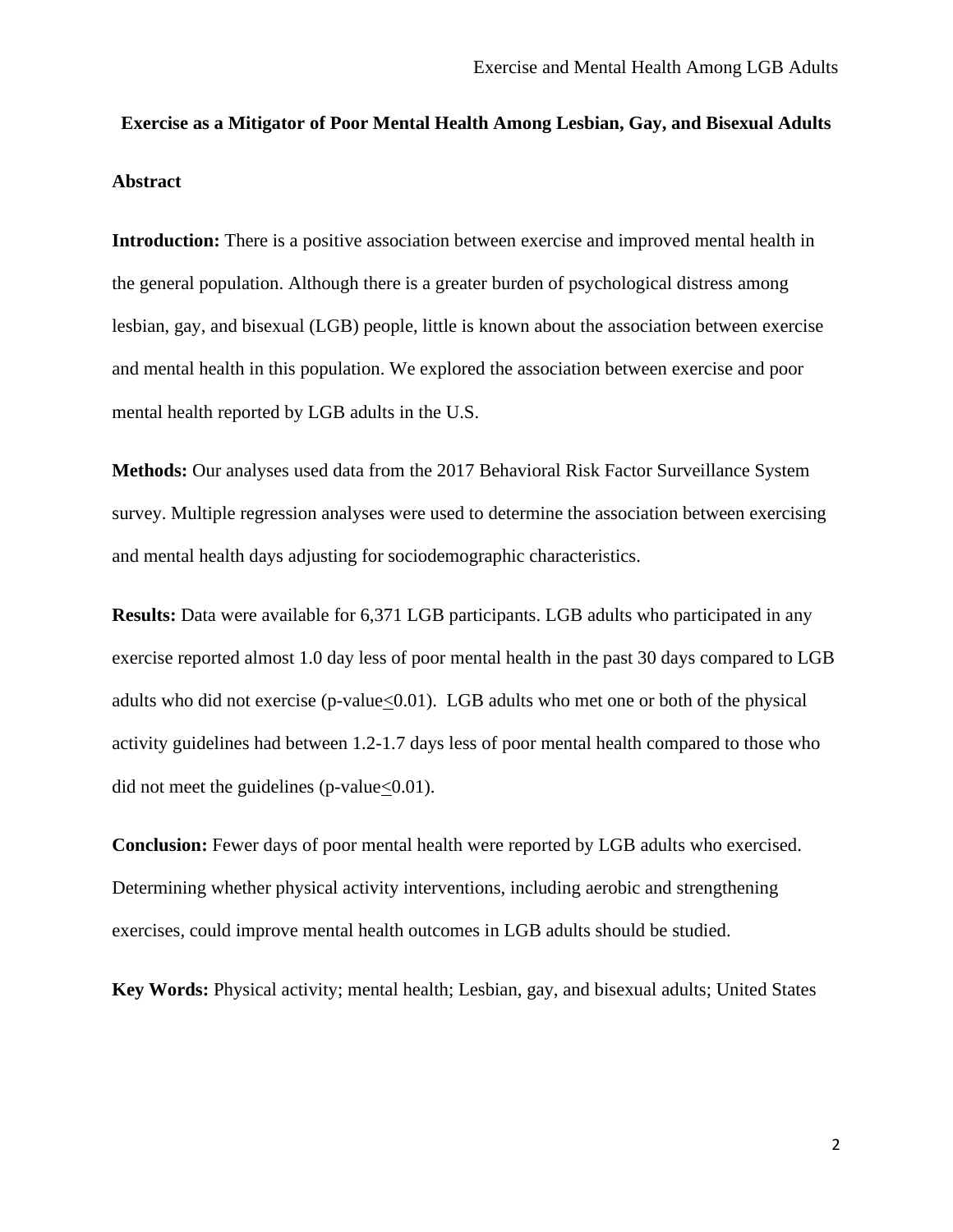#### **Introduction**

Mental illness is a public health concern in the United States (U.S.) with half of all people experiencing mental illness at some point in their life.  $1, 2$  Lesbian, gay, and bisexual (LGB) people are more likely to experience poor mental health when compared to their heterosexual peers.<sup>3-8</sup> A longitudinal study found that bisexual participants had higher odds of major depression, anxiety, and suicidal ideation (2.1, 1.9, and 3.9, respectively) compared to heterosexual participants. <sup>4</sup> Gay men and lesbian women were 1.5 times more likely to report major depression and three times more likely to report anxiety and suicidal ideation than their heterosexual peers<sup>.4</sup> Other researchers have also found worse mental health outcomes among LGB participants, including psychological distress, mental disorders, anxiety and depression, or low well-being scores.  $5-7,9-11$ 

The Minority Stress Theory explains how stigma and discrimination are linked to the higher prevalence of physical health problems and mental distress among the LGB population. <sup>12,13</sup> According to the theory, LGB people experience excess social stressors as a result of recurrent stigma, discrimination, victimization, identity concealment, and internalized homophobia, which eventually increase the risk of mental health problems. <sup>12,13</sup> Research has linked experiences of minority stress with depression, greater depressive symptoms, anxiety, suicidal ideation, and substance use.  $14-17$  However, some members of the LGB community may not only be able to cope with these challenges but thrive despite experiencing minority stress. This ability, known as resilience or a positive adaptation to minority stress, has been shown to attenuate the negative health impacts of stress.<sup>18</sup> Resilience can be individual or community based. Individual resilience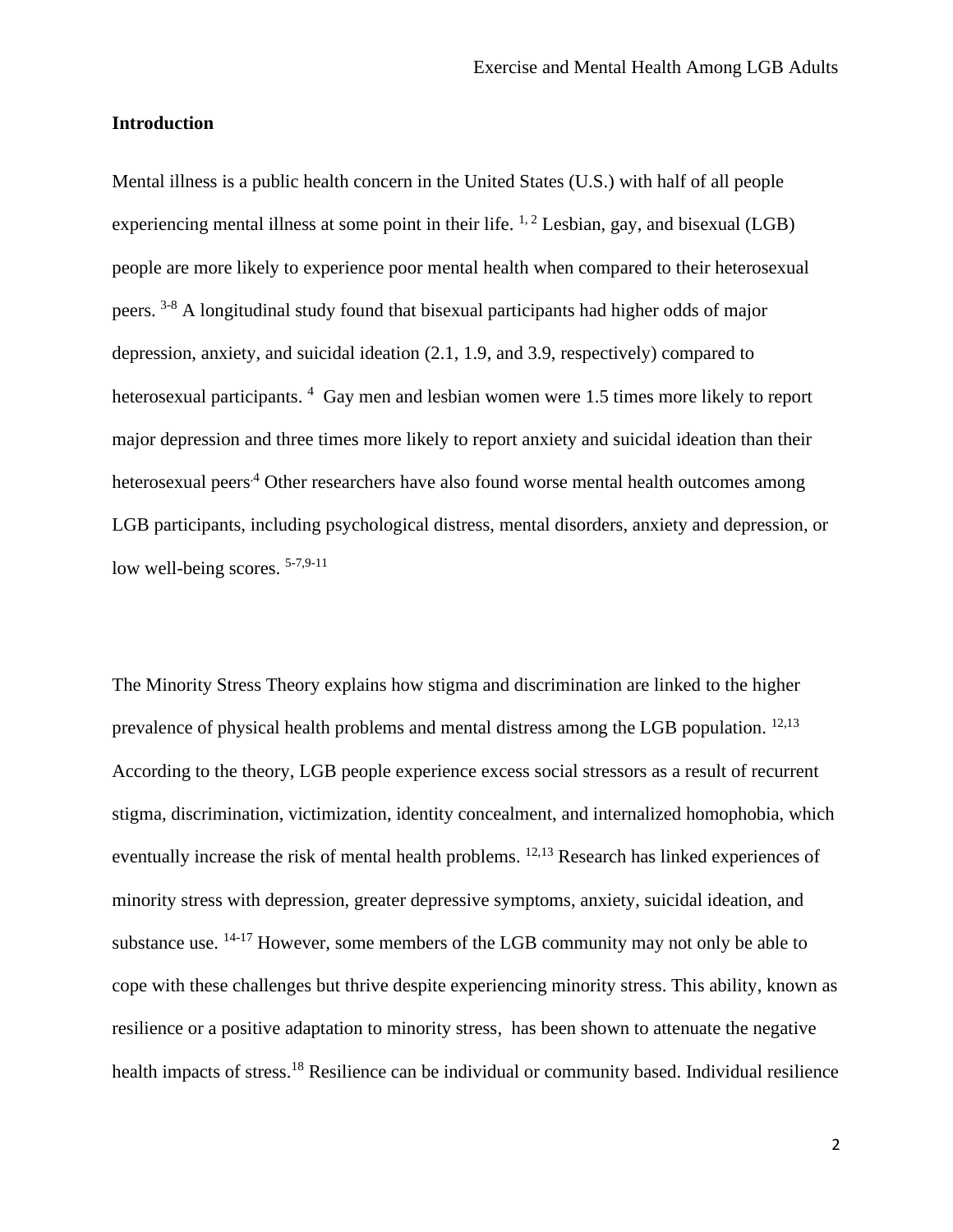includes the qualities that people possess that help in coping with stress (e.g. internal locus of control) while community resilience is more ecological and includes community norms and values, shared cultural identities, social support, community resources such as an LGBTQ community center, advocacy and LGBTQ affirming laws and policies. <sup>18</sup>

There is a positive association between physical activity or exercise and improved mental health. Exercise has been found to reduce psychological distress, including depression, stress, anxiety, and poor mental health, while improving a sense of well-being and quality of life.  $19-25$  Although most studies have focused on the mental health benefits of aerobic exercise, muscular strengthening exercise or a combination of aerobic and strengthening exercise are associated with improved mental health. <sup>19-25</sup> There are several mechanisms, including physiological, psychological, and inflammatory by which exercise is thought to improve mental health outcomes. <sup>19</sup>

According to the physical activity guidelines revised by the U.S. Department of Health and Human Services, adults are recommended to get 150 to 300 minutes of moderate-intensity aerobic exercise or 75 to 150 minutes of vigorous-intensity aerobic exercise per week. <sup>26</sup> Additionally, it is recommended that adults do muscular strengthening exercise two or more days per week. Research in the general population has found that people who met physical activity guidelines were three times more likely to report positive mental health compared to those who do not meet these guidelines.  $22$ 

2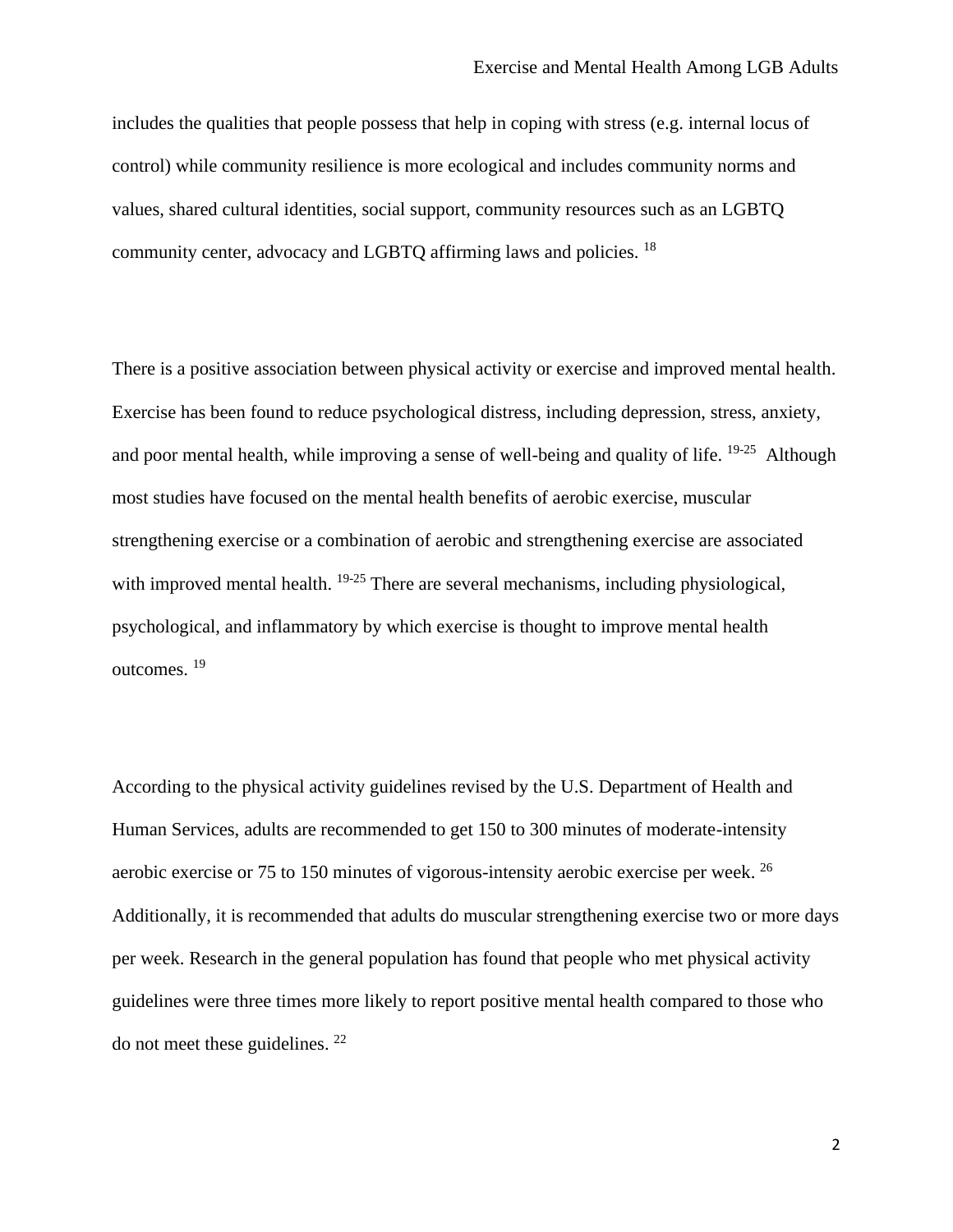A paucity of research has explored the relationship between physical activity/exercise and mental health outcomes among the LGB population. Previous research regarding exercise and mental health of LGB people has been disease-focused, with great emphasis on HIV and cancer. <sup>27-30</sup> The purpose of this study was to determine whether exercise was associated with fewer days of poor mental health reported by LGB adults in the U.S. The research questions included: Does participating in any exercise or physical activity in the past month result in reporting fewer days of poor mental health during that month? Did those who met aerobic physical activity and/or muscular strengthening exercise guidelines in a month report fewer days of poor mental health in that month? The goal of this study is to determine if doing any exercise is associated with fewer days of poor mental health among LGB adults or if meeting exercise guidelines is required.

#### **Methods**

#### *Study Design, Data Collection, and Participants*

This study was a secondary data analysis of data from the 2017 U.S. Behavioral Risk Factor Surveillance System (BRFSS) cross-sectional survey. BRFSS is a random-digit dial (landline and cell phone), health-related telephone survey of over 400,000 non-institutionalized adults aged 18 years and older. <sup>31</sup> It is a collaboration between the Centers for Disease Control and Prevention (CDC) and U.S. states and territories. In 2014, the BRFSS included a sexual orientation question as an optional module. In 2017, 28 states included this question.

#### *Measures*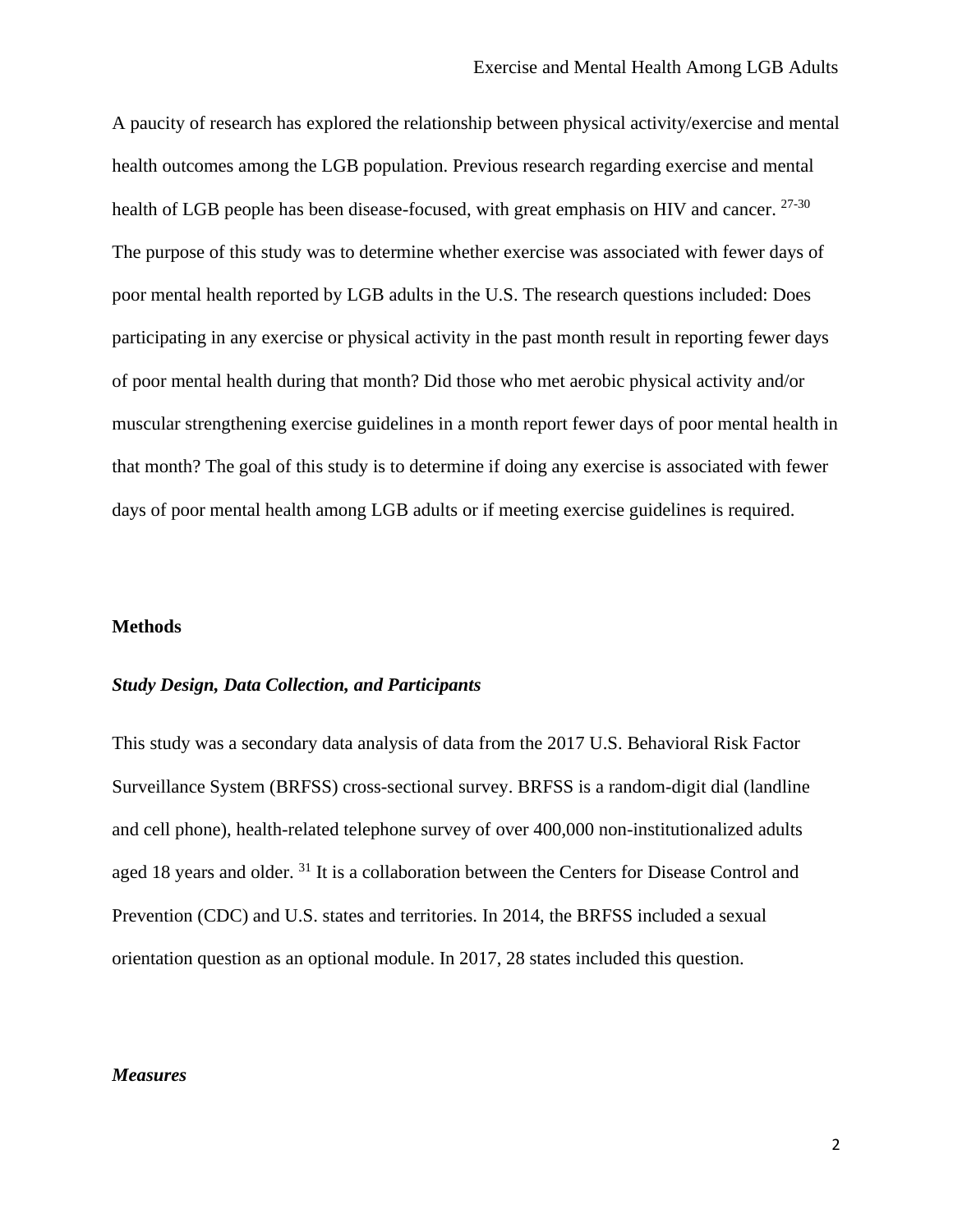Detailed exercise and physical activity questions are asked in the core component of the BRFSS survey in odd years only.  $32$  Thus, we used the 2017 BRFSS data since the 2019 survey data were not yet available at the time of the data analyses, and these questions were not asked in 2018. The exercise module includes questions on both aerobic and muscle strengthening exercise. To determine aerobic exercise amounts, participants were asked the following questions: "During the past month, other than your regular job, did you participate in any physical activities or exercises such as running, calisthenics, golf, gardening, or walking for exercise?".<sup>32</sup> Participants who responded "yes" were then asked about the type of physical activity or exercise. The surveyor conducting the survey used the Physical Activity Coding List, which includes 76 different physical activities or exercises, to confirm the type of physical activity or exercise with the participant.<sup>32</sup> Participants were then asked "How many times per week or per month did you take part in this activity during the past month?" and "And when you took part in this activity, for how many minutes or hours did you usually keep at it?".<sup>32</sup> The participants were then asked the same series of questions for the next most frequent physical activity or exercise.<sup>32</sup> Each of the 76 types of physical activity had an assigned intensity or metabolic equivalent (MET) value based on values from Compendium of Physical Activities. To determine if participants had met the U.S. Department of Health and Human Services' guidelines for aerobic physical activity, an algorithm was applied using intensity, time, and frequency, and the results were coded into a new variable within the data set.  $25,32$  Those who accumulated 150+ minutes of moderate or 75+ minutes of vigorous aerobic physical activity weekly were considered to have met the recommended guidelines for aerobic physical activity. All others were considered to not meet these guidelines.  $33$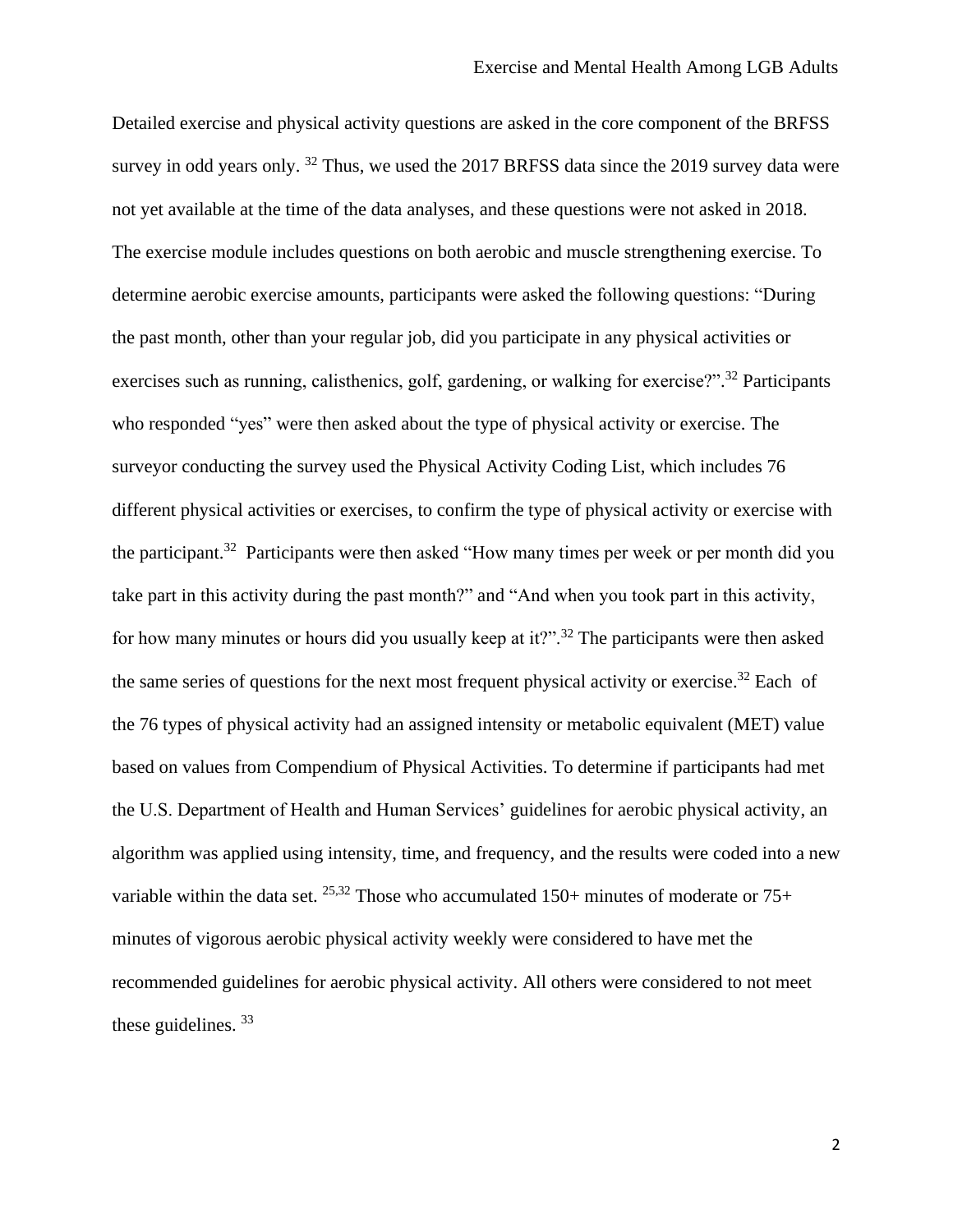For strengthening exercise, participants were asked the number of times that they did exercise to strengthen their muscles such as yoga, sit-ups or push-ups, weight machines, or free weights.<sup>32</sup> Based on the answer to this question, a variable was created to indicate whether or not participants met the muscle strengthening guidelines: performing muscular strengthening exercise two or more times per week. A new variable was calculated to identify participants who met both guidelines (aerobic physical activity and muscle strengthening guidelines), met only the aerobic physical activity guideline, met only the muscle strengthening guideline, or did not meet either guideline.  $33$  To answer the first research question, we used the initial question asking about any physical activity or exercise in the past month. To answer the second research question, we used the aerobic and strengthening exercise guideline variable that indicated whether participants met both guidelines, one guideline, or neither guidelines.

Participants in the BRFSS were also asked demographic questions, disability questions, a sexual orientation question, and a mental health question. For this analysis, we used the demographic data for age, race/ethnicity, education, income, and employment. The disability question was related to mobility: "Do you have serious difficulty walking or climbing stairs?". <sup>32</sup> The sexual orientation question was "Do you consider yourself to be: straight, lesbian or gay, bisexual, or other". <sup>32</sup> Participants who identified as lesbian or gay and indicated that their sex was female were recoded as lesbian women while those who indicated their sex was male were recoded as gay men. Participants who identified as bisexual and indicated that their sex was female were recoded as bisexual women while those who indicated their sex was male were recoded as bisexual men. Participants who identified as straight, other, or refused to answer were omitted from this analysis.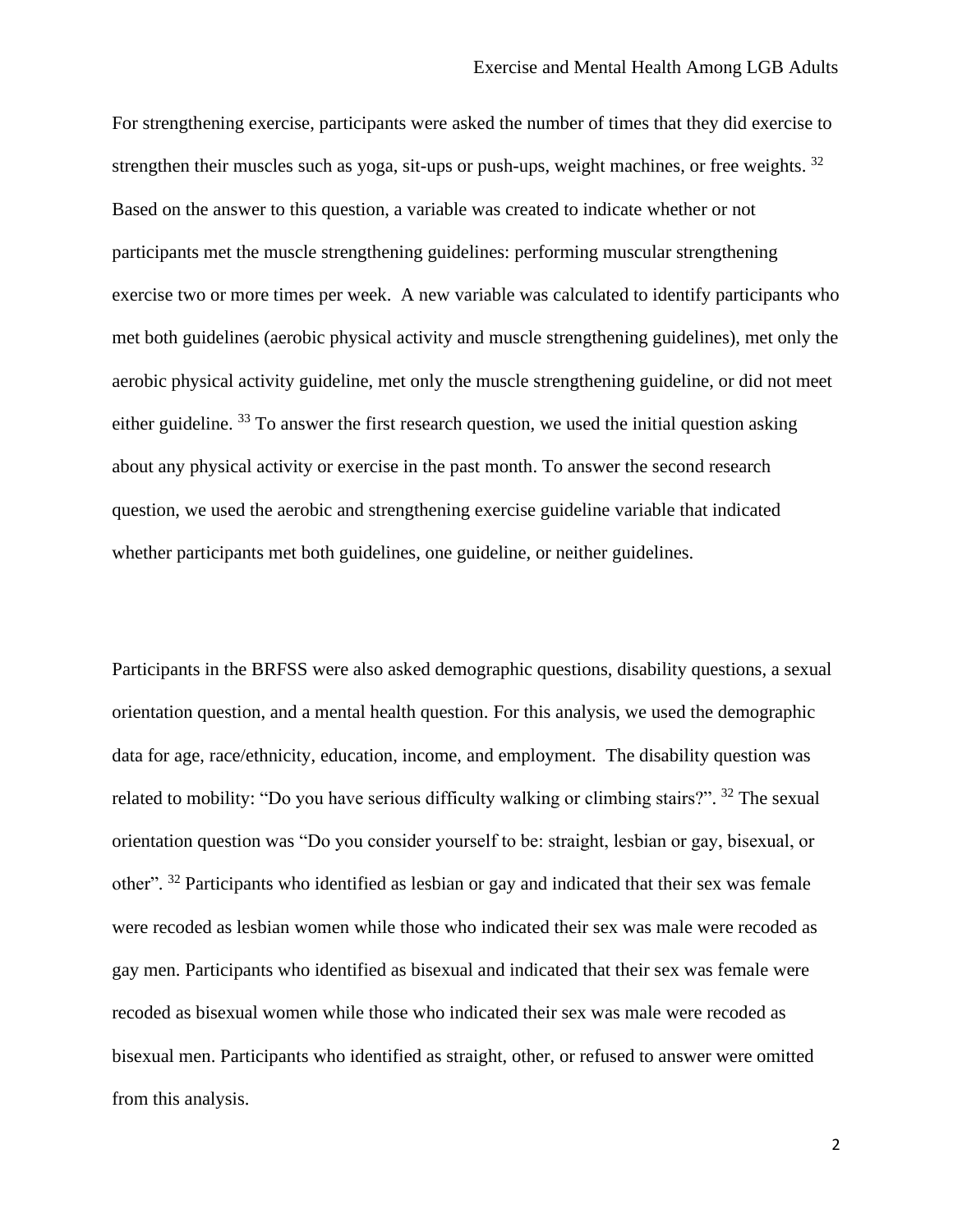Participants were also asked about mental health days using the following question, "Now thinking about your mental health, which includes stress, depression, and problems with emotions, for how many days during the past 30 days was your mental health not good?". <sup>32</sup> This answer was treated as a continuous variable ranging from 0 to 30. Participants were also asked if they had ever been told that they have a depressive disorder including depression, major depression, dysthymia, or minor depression.

#### *Statistical Analysis*

Descriptive statistics were calculated to address the data profile, and chi-square  $(\chi^2)$  tests were used to determine significant differences in demographic characteristics between (1) those who exercised any and those who did not and (2) those who met the physical activity guidelines and those who did not. Weighted data were used for these analyses. Multivariate regression analyses were performed to determine the differences in the number of poor mental health days (dependent variable) between (1) those who exercised any and those who did not (independent variable) and (2) those who met both guidelines, one guideline, or neither guidelines (independent variable). Covariates included the following sociodemographics: educational attainment, age, race/ethnicity, income, employment status, and mobility disability, which have been found to influence mental health. <sup>34-39</sup> Multicollinearity did not exist among the sociodemographics as all tolerances were greater than 0.1. We conducted a sensitivity analysis to determine whether having a depressive disorder might explain why LGB adults were less likely to exercise or meet the physical activity guidelines than those without a depressive disorder because of the potential for reverse causation between mental health and exercise (i.e. people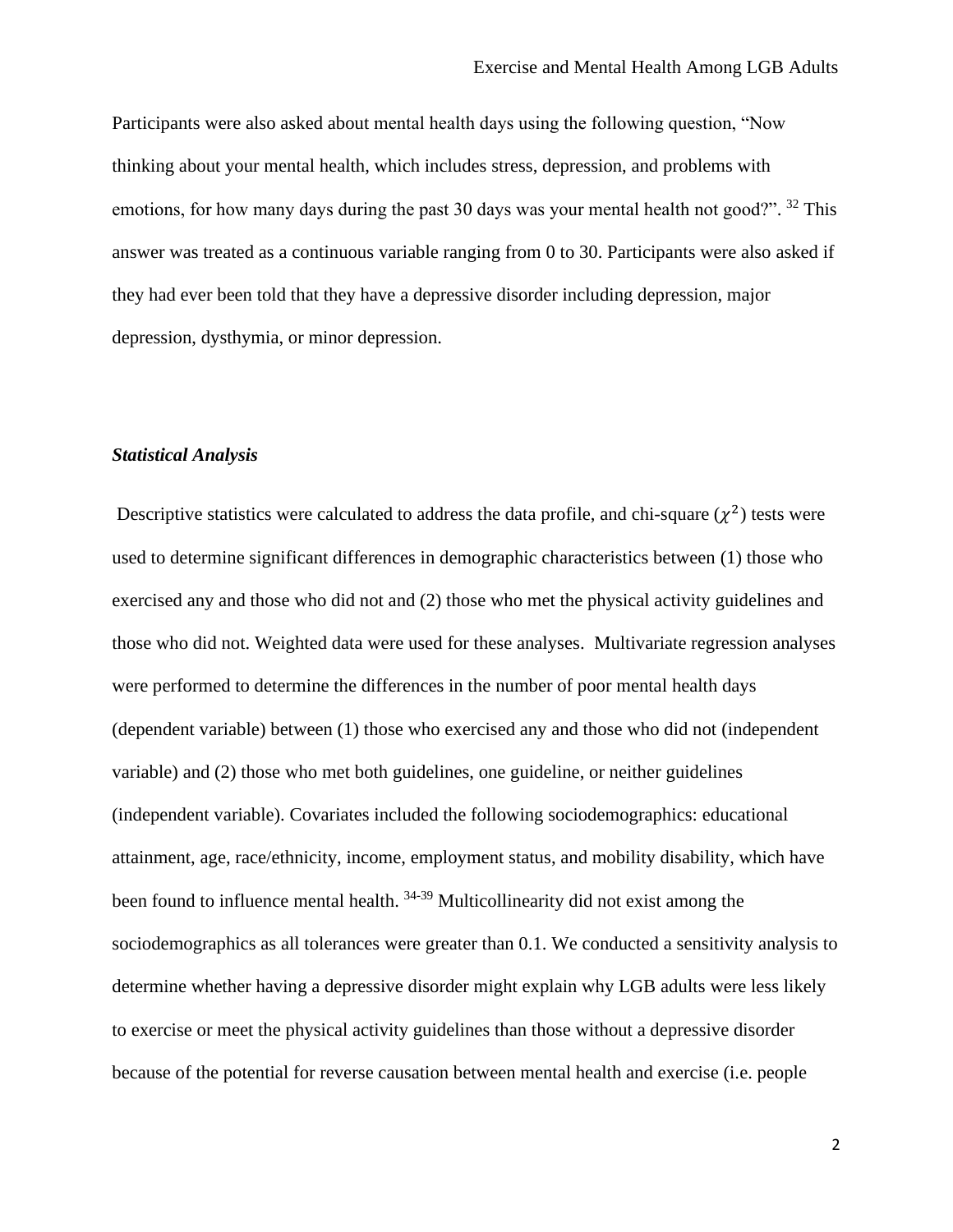who are depressed being less likely to exercise). SAS 9.3 complex survey procedures were used for the statistical analyses. Significance was set at  $p$ -value $<0.05$ .

#### R**esults**

#### *Descriptive Characteristics*

Complete data on all variables of interest were available for 6,371 out of 6,414 participants that identified as LGB in the 2017 BRFSS. Twenty-six percent identified as gay men, 16% as lesbian women, 20% as bisexual men, and 38% as bisexual women. Descriptive characteristics of the participants are provided in Tables 1 and 2. Seventy-five percent of participants reported doing some exercise in the past month. Although doing any exercise did not differ by sexual orientation, participants who reported doing any exercise were more likely to (1) have a college degree, (2) identify as White, (3) make more than \$75,000, (4) be able to work, and (5) not have a mobility disability (Table 1). Forty percent of participants did not meet either exercise guidelines, while about 25% either met both guidelines or the aerobic guideline only. There were significant differences by sexual orientation and each of the sociodemographic characteristics for participants meeting both, one, or neither of the guidelines (Table 2).

The mean number of poor mental health days per month for the LGB participants in total was 6.9 (Standard deviation  $[SD] = 10.1$ ). People who reported any exercise during the past month had a mean of 6.2 days  $(SD = 9.4)$  compared to those who did not report any exercise who had a mean of 9.0 days ( $SD = 11.5$ ). Those who met both the aerobic activity and muscular strength guidelines had a mean of 5.4 poor mental health days  $(SD = 9.0)$  compared to those who only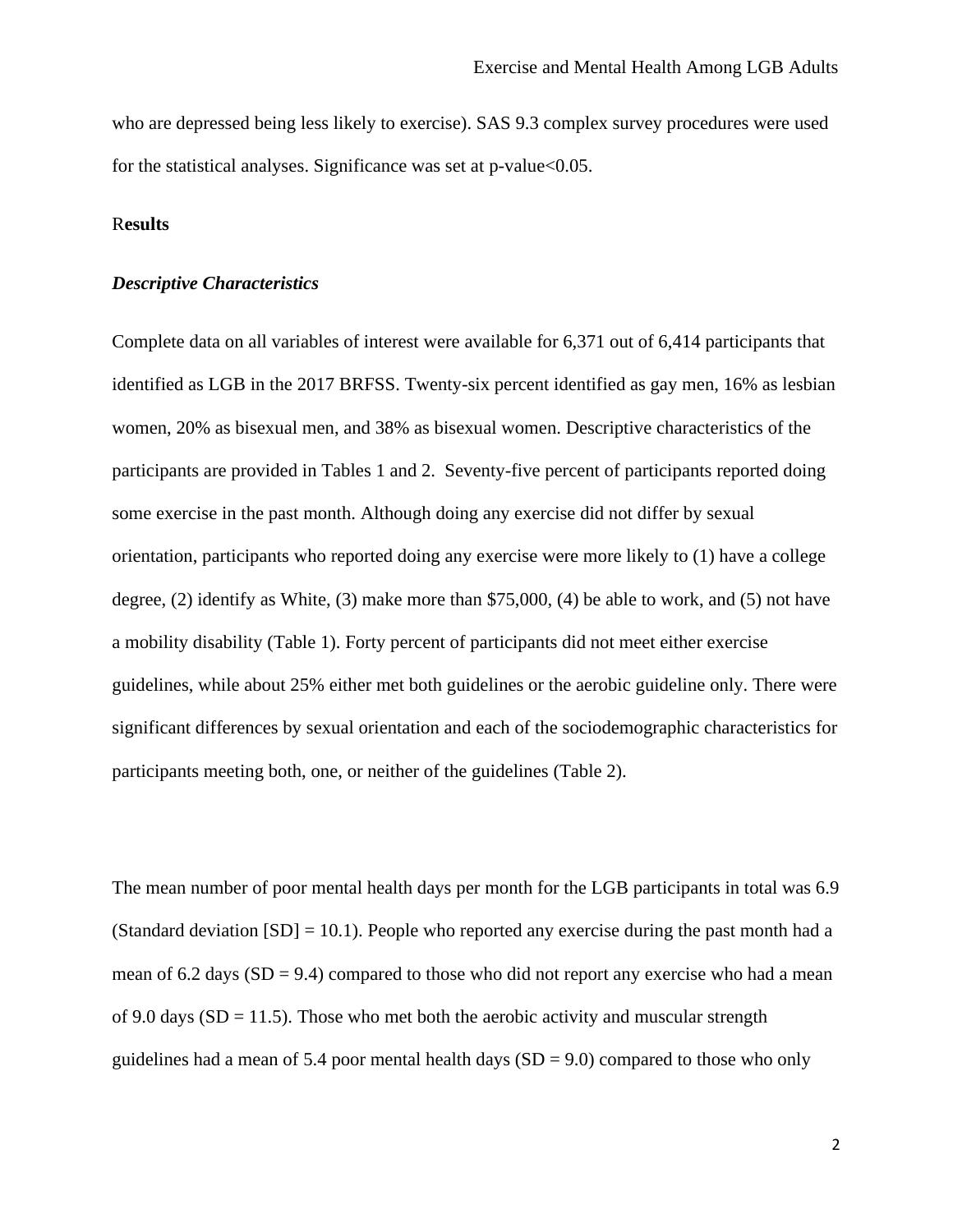met the aerobic activity guideline with  $6.0$  (SD = 9.4), those who only met the muscular strength guideline with 7.1 (SD = 9.9), and those who did not meet either guideline with 8.4 (SD = 10.9).

#### *Multiple Regression Analysis*

After accounting for sociodemographics in the multivariate analysis, participants who did any exercise in the past month reported fewer poor mental health days with a significant reduction by -0.89 (95% CI = 1.34, -0.50; p-value  $< 0.01$ ), shown in Table 3. Participants who met aerobic or strength guidelines had a significantly lower number of poor mental health days by -1.22 days  $(95\% \text{ CI} = -1.75, -0.69; \text{p-value} < 0.01)$  and  $-1.72 \text{ days } (95\% \text{ CI} = -2.47, -0.97; \text{p-value} < 0.01)$ , respectively. Moreover, when meeting both guidelines, the number of poor mental health days significantly reduced by -1.29 days (95% CI = -2.14, -0.45; p-value < 0.01).

Table 3 also shows consistent significant findings among sociodemographics. The number of self-reported poor mental health days was lower among older age groups compared to the youngest (18-24) and among Black and Hispanic participants compared to White participants (pvalue $< 0.01$ ). Bisexual women self-reported more days of poor mental health (p-value $< 0.01$ ) compared to gay men and lesbian women, as did participants who did not graduate from high school or had some college compared to those who were college graduates ( $p$ -value $<0.01$ ). More days of poor mental health was also found among those who were unable to work or were unemployed compared to those who were currently employed (p-value $\leq 0.01$ ) and among participants in lower (\$10-25K, \$25-50K, \$50-75K) income brackets compared to the highest  $($75K+)$  income bracket (p-value < 0.01).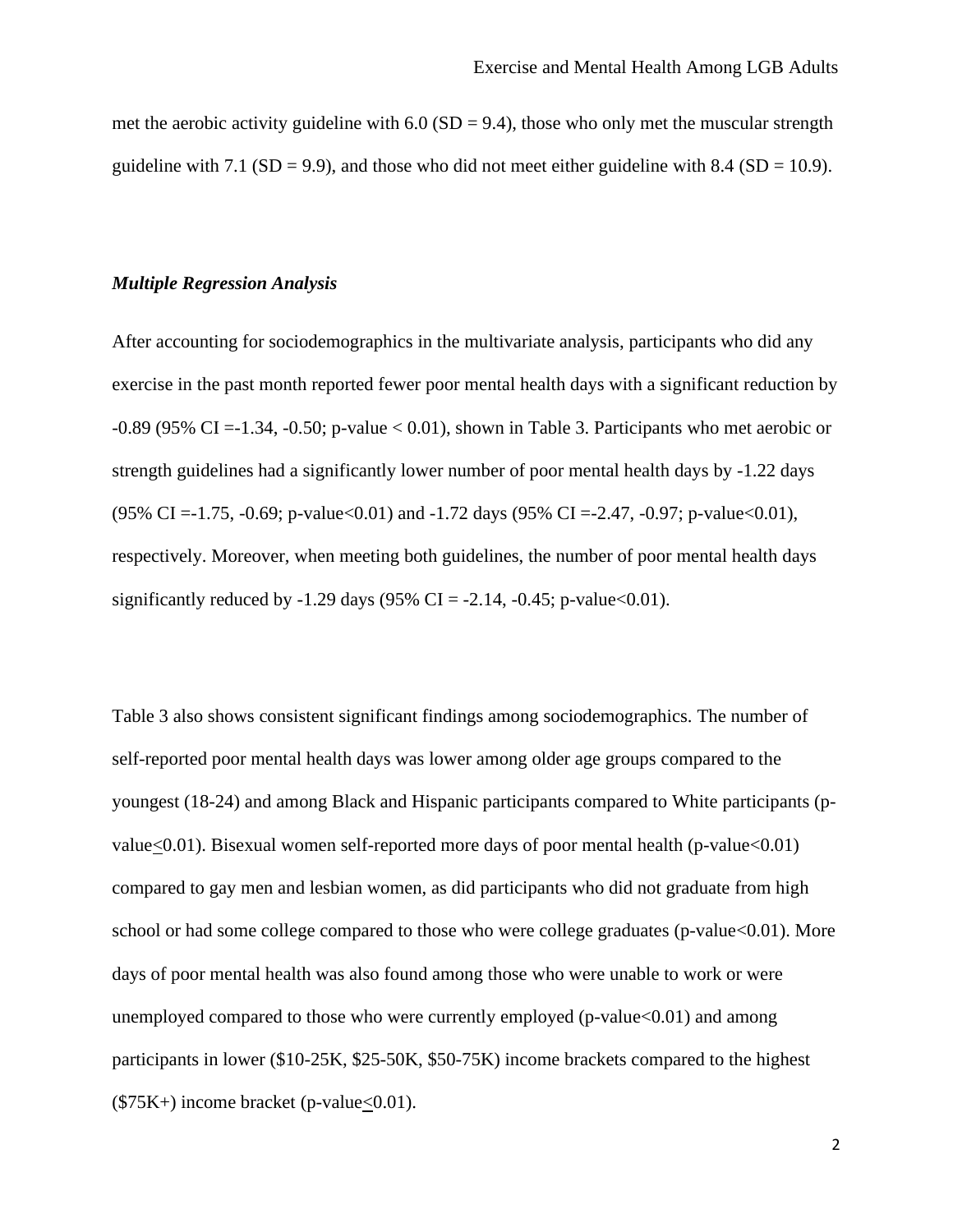For the sensitivity analyses, doing any exercise (p-value=0.16) or meeting both or one of the physical activity guidelines (p-value=0.51) was not significantly associated with being told whether or not they had a depressive disorder. This suggests that having a diagnosis of a depressive disorder did not fully explain the associations found between exercise and meeting physical activity guidelines and poor mental health days for LGB participants.

#### **Discussion**

LGB adults who participated in any exercise reported almost 1.0 day less of poor mental health compared to LGB adults who did not exercise. In addition, LGB adults who met one or both of the physical activity guidelines had between 1.2-1.7 days less of poor mental health in the past 30 days compared to those who did not meet the guidelines after adjusting for several sociodemographic characteristics. These findings are consistent with a previous study among the general population, which found a reduced mental health burden regardless of the forms of exercise. 40

Less is known about the potential mechanisms (e.g., psychological, physiological, or inflammatory) that may explain our findings. Psychological mechanisms, including stress relief such as distraction from problems or worries, and self-efficacy, may be a possible mechanism by which physical activity reduces the psychological distress due to minority stress among LGB people. For example, physical activity is a method for escaping from daily stress or worries.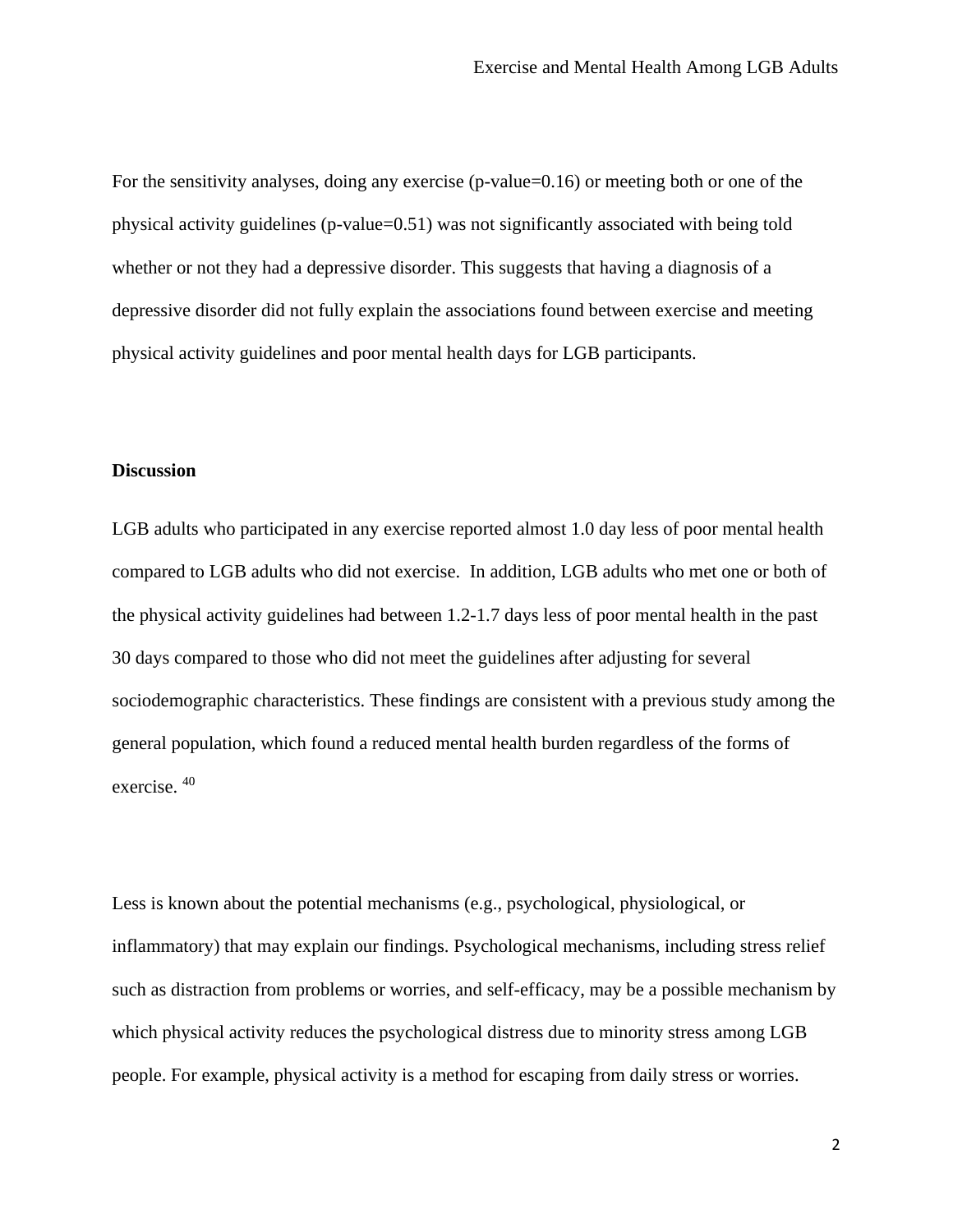Through escapism, a person is able to cope with emotional distress by suppressing acknowledgment of the stressor. <sup>41,42</sup> For LGB people, physical activity may be a way to escape, even if for only a short time, from the stigma and discrimination experienced in daily life. However, there is a need to acknowledge that the physical activity contexts (e.g. fitness facilities) might in themselves be a source of stress rather than an escape for some LGB people resulting from discrimination, stereotypes, and homophobia within the physical activity contexts.  $43-45$  Self-efficacy has been shown to boost mental health via exercise, which may increase selfefficacy through the skill mastery to improve mental health outcomes. <sup>42</sup> For LGB people, skill mastery attained through physical activity may lead to improved mental health. For example, the mastery of riding a bicycle could translate to improved self-efficacy and mental health.

Research on physical activity within LGB populations finds similar rates of participation among lesbian and bisexual women and their heterosexual peers or even higher rates among lesbians. <sup>46</sup> For men, the result is mixed with some studies finding similar rates of physical activity between gay men and heterosexual men and others finding lower rates of physical activity among gay men. <sup>47,48</sup> Barriers to physical activity among LGB adults include phobias (homophobia, transphobia, biphobia); fear of bullying, violence, discrimination, rejection, harassment, or being misgendered; fitness facilities that are unwelcoming (e.g. a lack of same-sex couple memberships or universal/gender-neutral change rooms); gender binary activities (e.g. women's tennis); and a lack of sensitivity among fitness professionals. 44,45,49 Because of the numerous health benefits associated with physical activity including the mental health benefit found in our study, it is important to make physical activity and exercise programs, policies, and practices accessible to all LGB adults. Strategies for overcoming barriers may include making fitness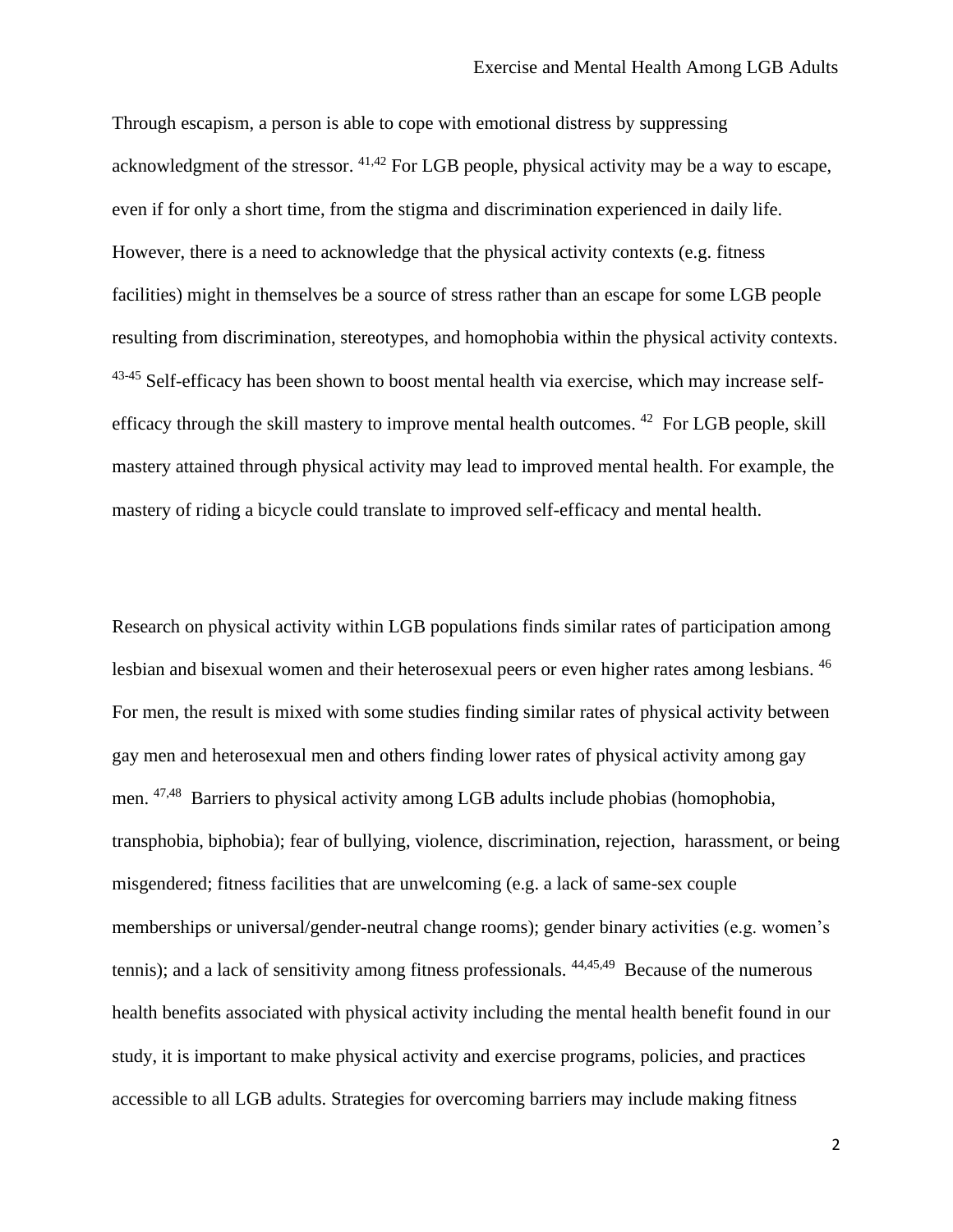facilities safe and inclusive spaces, diversity and sensitivity training for fitness professionals, and programs that are non-binary.

Consistent with previous research, lower income and unemployment were associated with more days of poor mental health among LGB participants. The stress and anxiety associated with unemployment, under employment, and the inability to pay bills or afford essentials such as food, rent, or medicine are well documented contributors to poor mental health. 34,35,38,50,51 Greater job security, reduced unemployment, and a livable minimum wage are upstream factors that have positive impacts on mental health.  $50,51$  LGB populations may be particularly vulnerable to poor mental health associated with employment due to workplace discrimination.<sup>52</sup> There is currently no federal law to prohibit workplace discrimination based on sexual orientation, and only 22 states have laws prohibiting workplace discrimination of all employees based on sexual orientation and gender identity, with an additional six states prohibiting discrimination against public employees only. <sup>53</sup> Without legal protections, LGB employees experience anxiety about disclosure, which in turn increases psychological distress. <sup>54,55</sup> Research has also shown that LGB adults experience discrimination in hiring practices and compensation leading to higher unemployment and lower income, despite high rates of higher education.<sup>56,57</sup> These multiple layers of discrimination in employment and compensation may contribute to psychological distress among LGB people as postulated in the Minority Stress Theory.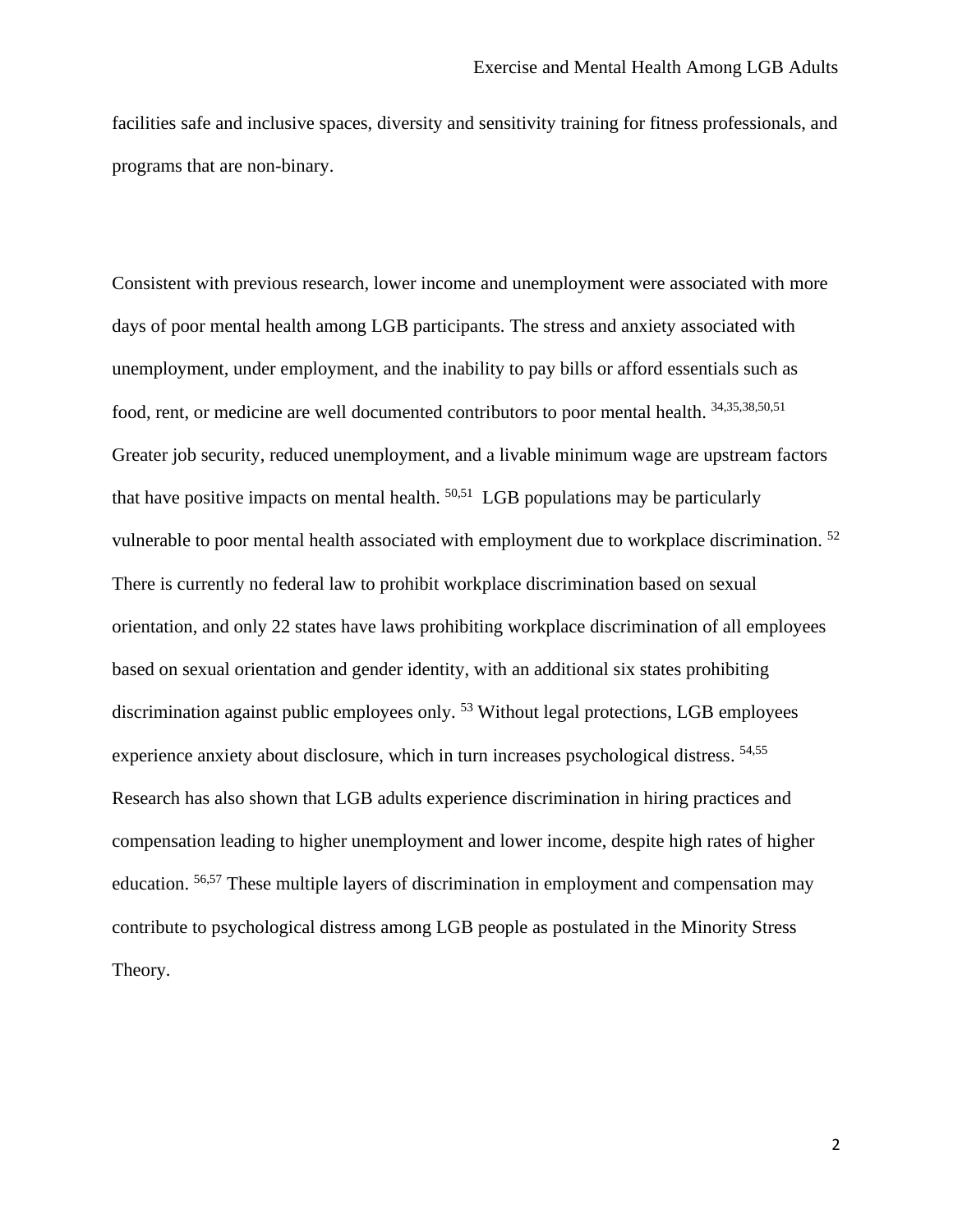We found fewer days of self-reported poor mental health among Black and Hispanic participants. This finding was not expected given concerns for greater experiences of discrimination and minority stress based on intersecting identities. <sup>59,60</sup> However, the prevalence of any mental illness within the general adult population in 2017 reflects similar trends for minorities.<sup>1</sup> This may also be due to measurement error or potential concerns with the cultural validity of the mental health questions. <sup>61</sup> Or there may be elements of either individual or community resilience within these populations which may buffer against minority stress and bolster mental health. Researchers have found that belonging to multiple stigmatized groups may increase the mental health changes associated with minority stress for some. However, for others multiple identities may increase resilience through positive cultural identity, community and cultural connectedness, social support, and cultural resources. 62,63 Further research is needed to better understand how both mental health and physical activity behaviors may differ for LGB adults who identify as racial/ethnic minorities and how these may be impacted by individual and/or community resilience. We also found that participants aged 50+ reported fewer days of poor mental health compared to adults 18-24 years old. This finding may support the socioemotional selectivity theory that posits that as people age they become more focused on emotional health and social relationships. 64

#### *Limitations*

Causation cannot be determined because this study used data from a cross-sectional survey. Physical activity may have resulted in fewer days of poor mental health, or poor mental health days may have resulted in lower amounts of monthly physical activity among participants. We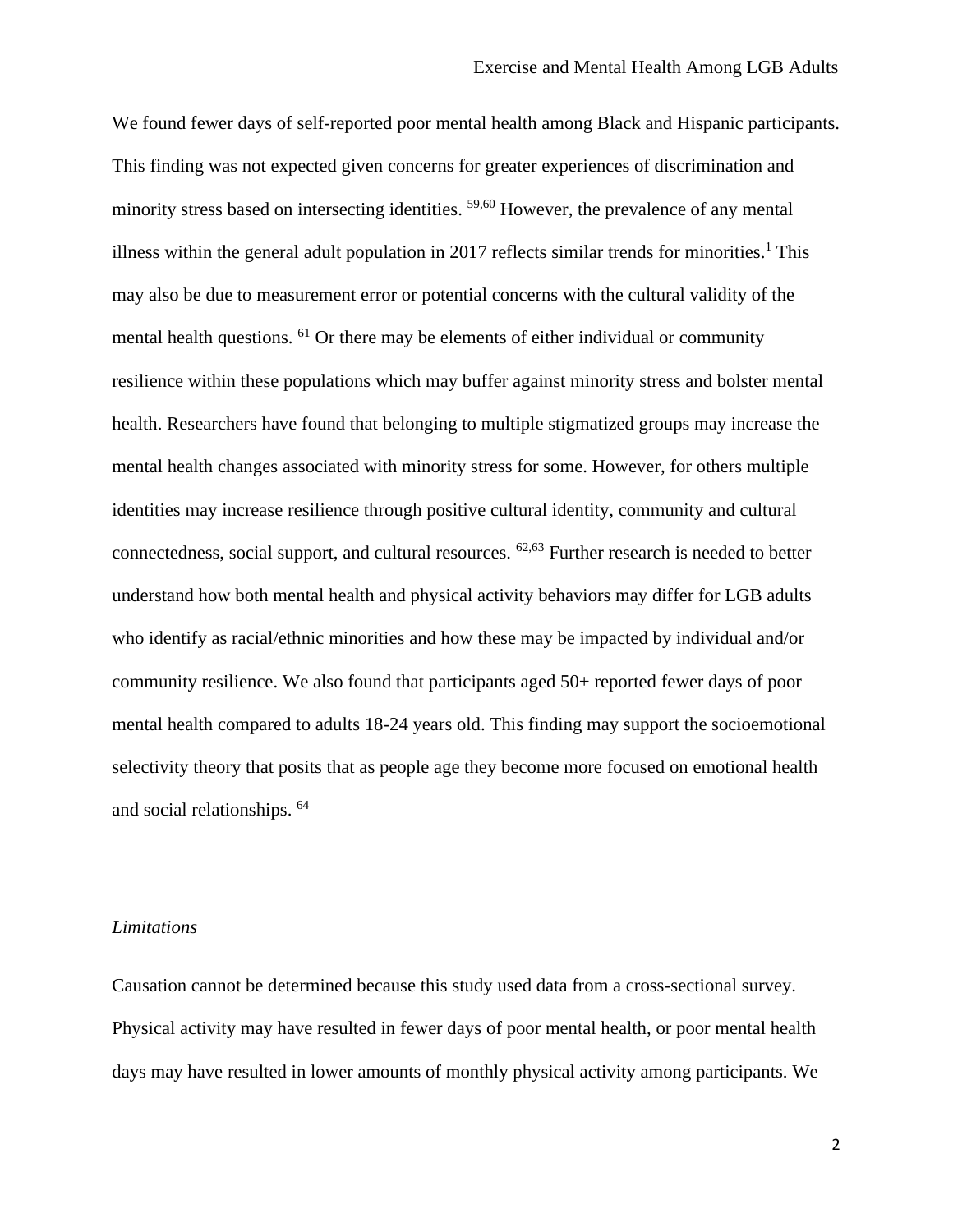attempted to address the concern of reverse causation by examining the relationship between depression and physical activity outcomes, and we found no significant relationship between depression and exercise or meeting the physical activity guidelines. However, further research is needed to determine the potential explanatory mechanisms and directionality of these associations. Physical activity amount, type, duration, and frequency were self-reported and subject to self-report bias. Additional limitations include self-selection bias, social desirability bias, and recall bias. Finally, mental health was assessed based on participant perception and self-report and was not evaluated using a standardized, validated questionnaire, such as the Patient Health Questionnaire.

#### **Conclusion**

Exercising and meeting physical activity guidelines resulted in fewer days poor mental health being reported by LGB adults in the U.S. This is an important finding because LGB people have a greater mental health burden thought to be exasperated by minority stress. More research is needed to understand the correlates, moderators, and mediators of physical activity among the LGB population in order to ensure that physical activity programs are accessible for LGB adult. Determining whether physical activity interventions, including aerobic and muscle strengthening exercises, could improve mental health outcomes in LGB adults should be considered.

#### **Author Disclosure Statement**

No competing financial interests exist.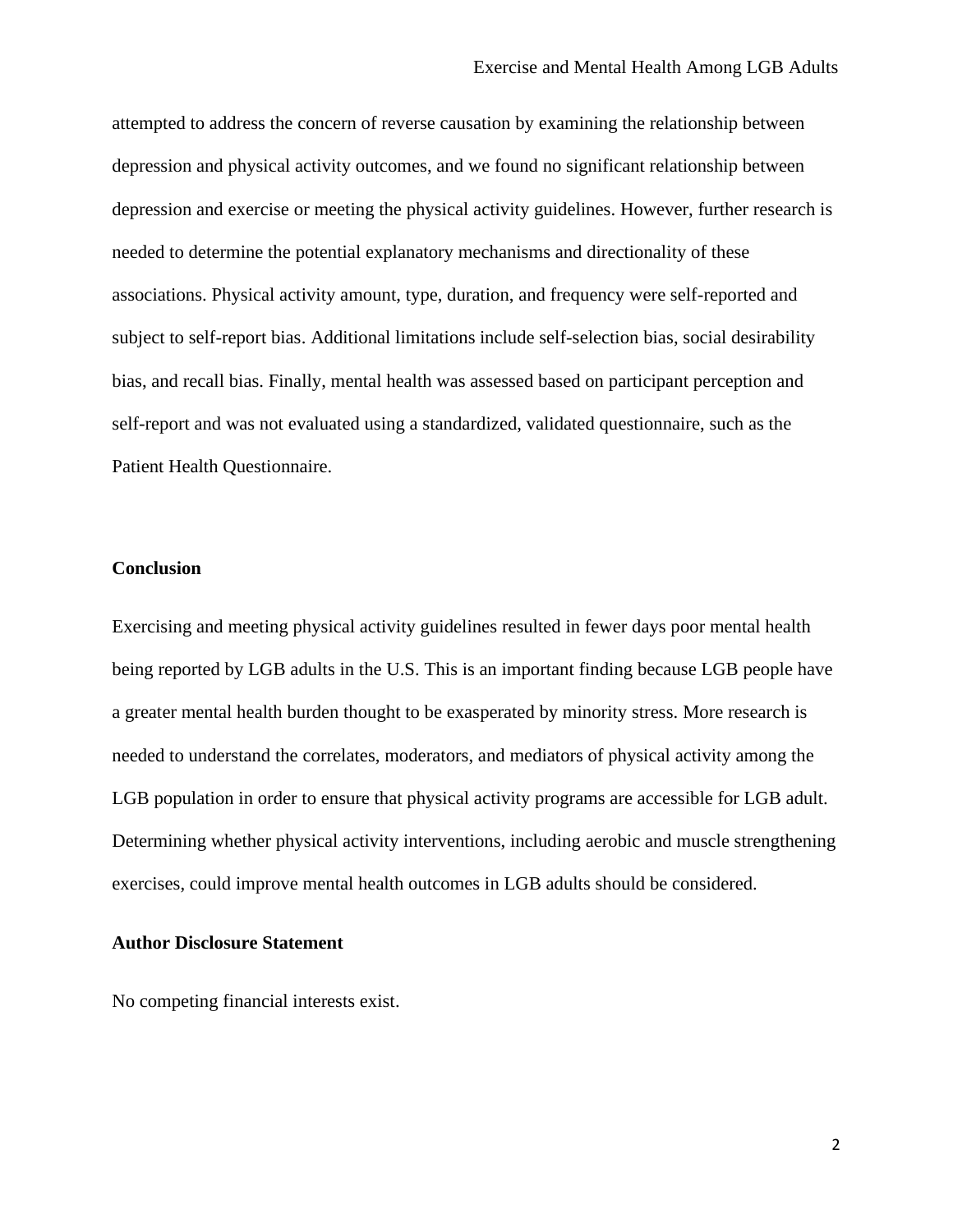#### **References**

1. National Institutes of Health. National institute of mental health. mental health. [https://www.nimh.nih.gov/health/statistics/mental-illness.shtml.](about:blank) Updated 2019.

2. Centers for Disease Control and Prevention. Mental health. [https://www.cdc.gov/mentalhealth/data\\_publications/index.htm.](about:blank) Updated 2018.

3. Nam B, Jun H, Fedina L, Shah R, DeVylder JE. Sexual orientation and mental health among adults in four US cities. *Psychiatry Res*. 2019;273:134-140.

4. Spittlehouse JK, Boden JM, Horwood LJ. Sexual orientation and mental health over the life course in a birth cohort. *Psychol Med*. 2019:1-8.

5. Gilmour H. Sexual orientation and complete mental health. *Health reports*. 2019;30(11):3-10.

6. Bränström R. Minority stress factors as mediators of sexual orientation disparities in mental health treatment: A longitudinal population-based study. *J Epidemiol Community Health*. 2017;71(5):446-452.

7. Semlyen J, King M, Varney J, Hagger-Johnson G. Sexual orientation and symptoms of common mental disorder or low wellbeing: Combined meta-analysis of 12 UK population health surveys. *BMC Psychiatry*. 2016;16(1):67.

8. MacNamara A, Collins D, Bailey R, Toms M, Ford P, Pearce G. Promoting lifelong physical activity and high level performance: Realising an achievable aim for physical education. *Phys*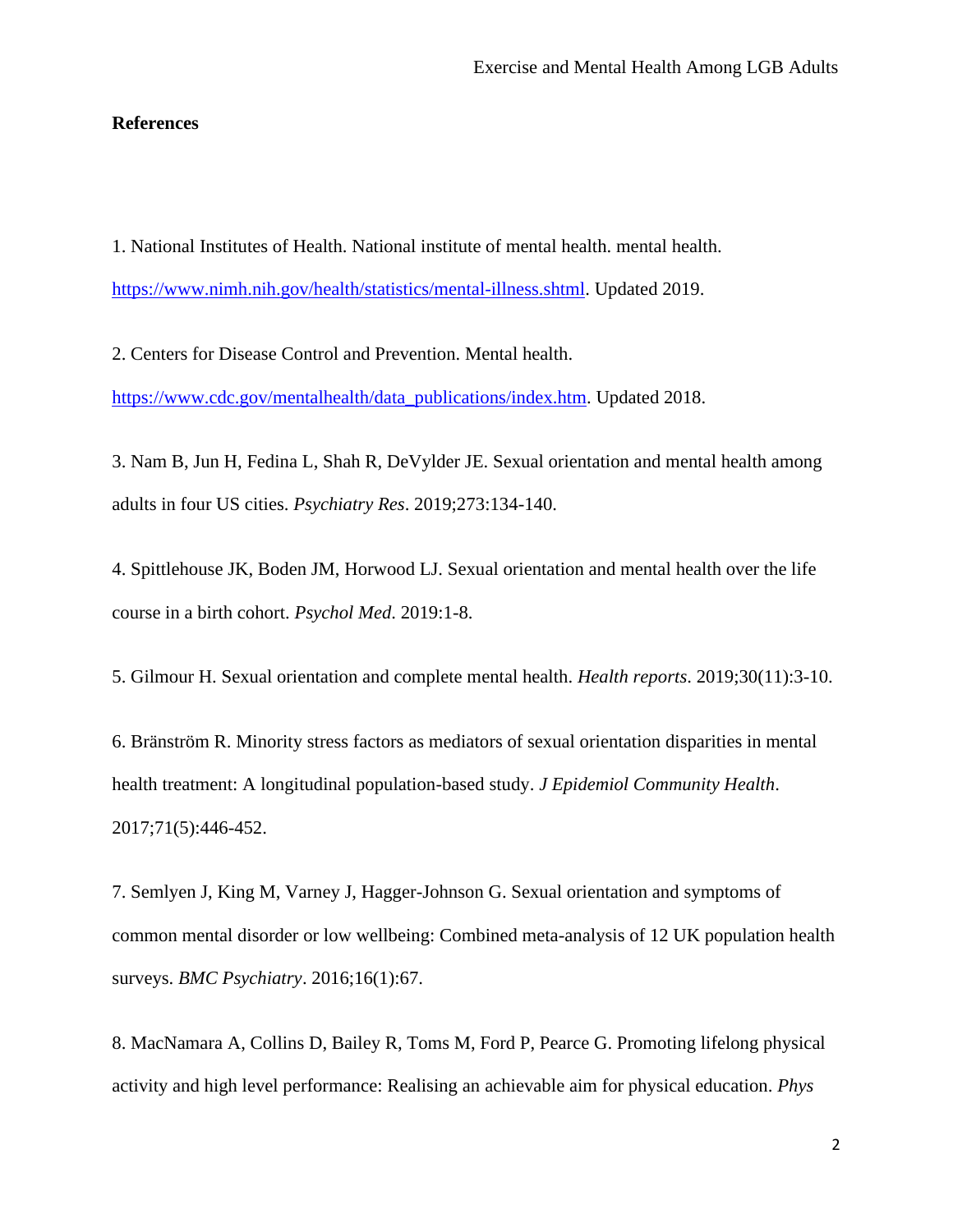*Educ Sport Pedagogy*. 2011;16(3):265-278.

[http://ezproxy.library.unlv.edu/login?url=http://search.ebscohost.com/login.aspx?direct=true&db](about:blank) [=psyh&AN=2011-13059-005&site=ehost-live.](about:blank) doi: 10.1080/17408989.2010.535200.

9. MacNamara A, Collins D, Bailey R, Toms M, Ford P, Pearce G. Promoting lifelong physical activity and high level performance: Realising an achievable aim for physical education. *Physical Education & Sport Pedagogy*. 2011;16(3):265-278.

[http://ezproxy.library.unlv.edu/login?url=http://search.ebscohost.com/login.aspx?direct=true&db](about:blank) [=s3h&AN=61459871&site=ehost-live.](about:blank)

10. Nam B, Jun H, Fedina L, Shah R, DeVylder JE. Sexual orientation and mental health among adults in four US cities. *Psychiatry Res*. 2019;273:134-140.

11. Spittlehouse JK, Boden JM, Horwood LJ. Sexual orientation and mental health over the life course in a birth cohort. *Psychol Med*. 2019:1-8.

12. Meyer IH. Minority stress and mental health in gay men. *J Health Soc Behav*. 1995:38-56.

13. Meyer IH. Prejudice, social stress, and mental health in lesbian, gay, and bisexual populations: Conceptual issues and research evidence. *Psychol Bull*. 2003;129(5):674.

14. Lehavot K, Simoni JM. The impact of minority stress on mental health and substance use among sexual minority women. *J Consult Clin Psychol*. 2011;79(2):159.

15. Lewis RJ, Derlega VJ, Brown D, Rose S, Henson JM. Sexual minority stress, depressive symptoms, and sexual orientation conflict: Focus on the experiences of bisexuals. *Journal of Social and Clinical Psychology*. 2009;28(8):971-992.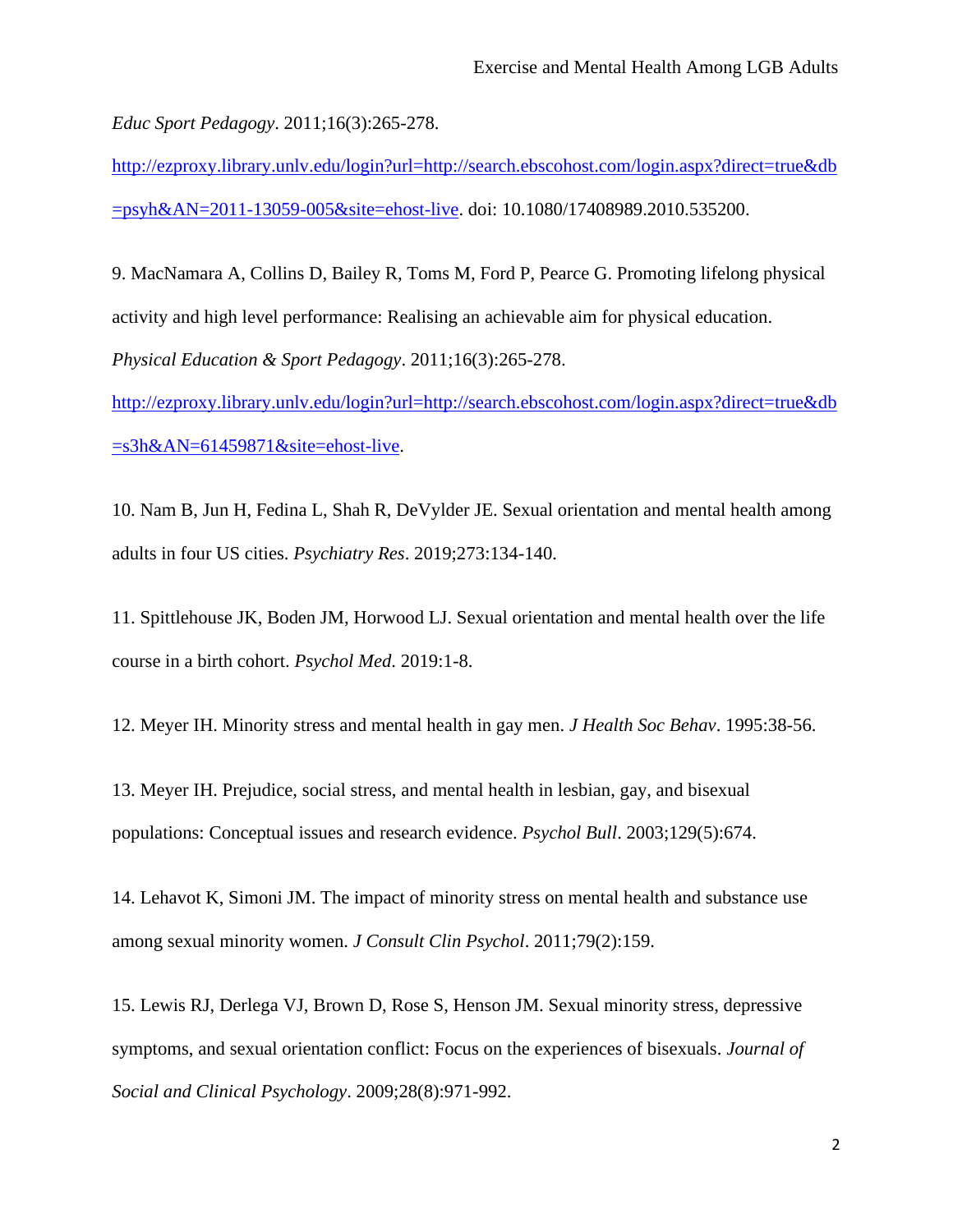16. Everett BG, Hatzenbuehler ML, Hughes TL. The impact of civil union legislation on minority stress, depression, and hazardous drinking in a diverse sample of sexual-minority women: A quasi-natural experiment. *Soc Sci Med*. 2016;169:180-190.

17. Haas AP, Eliason M, Mays VM, et al. Suicide and suicide risk in lesbian, gay, bisexual, and transgender populations: Review and recommendations. *J Homosex*. 2010;58(1):10-51.

18. de Lira, Aline Nogueira, and Normanda Araujo de Morais. Resilience in lesbian, gay, and bisexual (LGB) populations: An integrative literature review. Sexuality Research and Social Policy 2018;15.3: 272-282.

19. Mikkelsen K, Stojanovska L, Polenakovic M, Bosevski M, Apostolopoulos V. Exercise and mental health. *Maturitas*. 2017;106:48-56.

20. Chekroud SR, Gueorguieva R, Zheutlin AB, et al. Association between physical exercise and mental health in  $1 \cdot 2$  million individuals in the USA between 2011 and 2015: A cross-sectional study. *The Lancet Psychiatry*. 2018;5(9):739-746.

21. Skead NK, Rogers SL. Running to well-being: A comparative study on the impact of exercise on the physical and mental health of law and psychology students. *Int J Law Psychiatry*. 2016;49:66-74.

22. Bowe AK, Owens M, Codd MB, Lawlor BA, Glynn RW. Physical activity and mental health in an Irish population. *Irish Journal of Medical Science (1971-)*. 2019;188(2):625-631.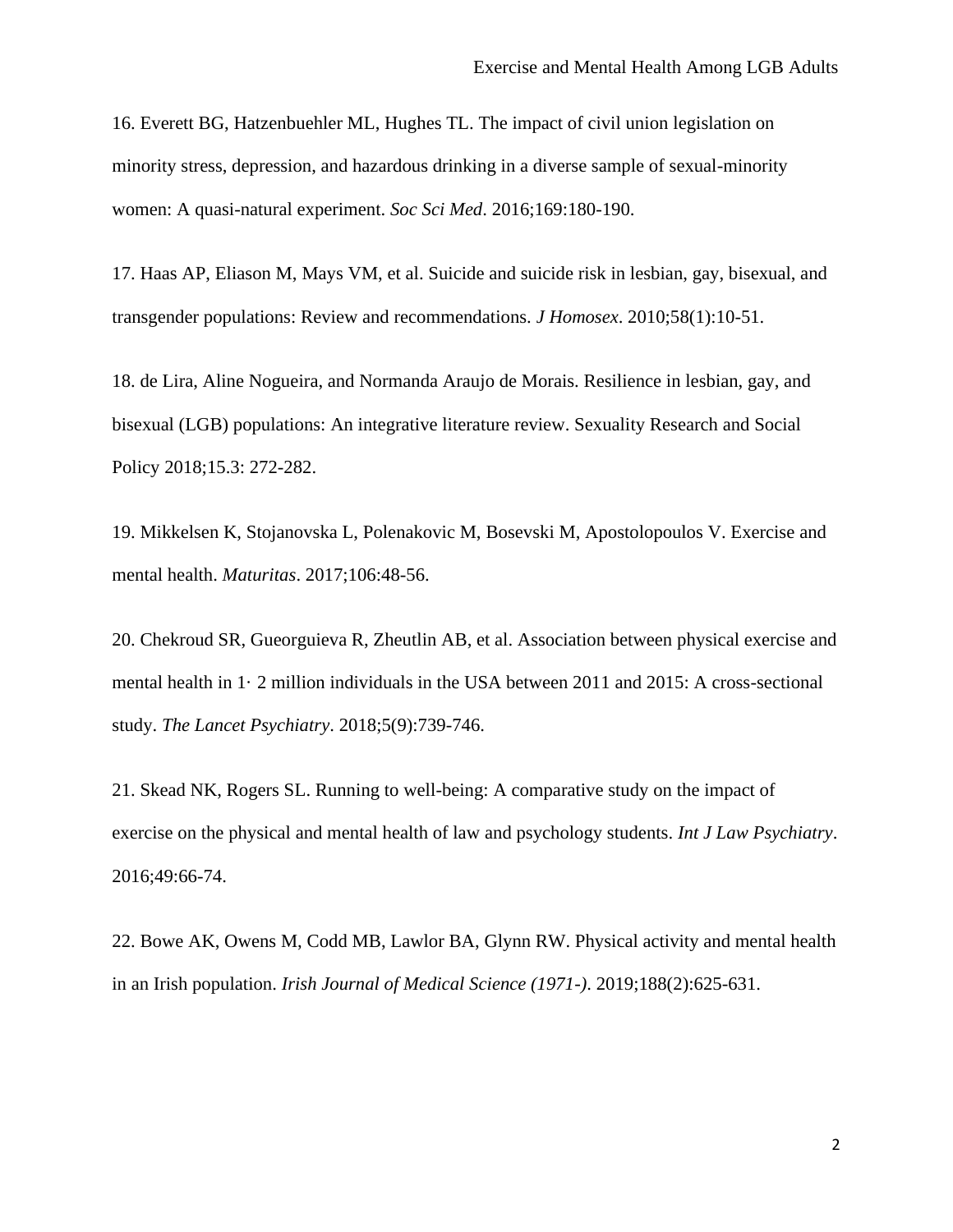23. Evans M, Rohan KJ, Howard A, Ho S, Dubbert PM, Stetson BA. Exercise dimensions and psychological well-being: A community-based exercise study. *Journal of Clinical Sport Psychology*. 2017;11(2):107-125.

24. Cherubal AG, Suhavana B, Padmavati R, Raghavan V. Physical activity and mental health in India: A narrative review. *Int J Soc Psychiatry*. 2019;65(7-8):656-667.

25. Nosrat S, Whitworth JW, Ciccolo JT. Exercise and mental health of people living with HIV: A systematic review. *Chronic illness*. 2017;13(4):299-319.

26. U.S. Department of Health and Human Services. Physical activity guidelines for Americans 2nd edition. 2018.

27. Neidig JL, Smith BA, Brashers DE. Aerobic exercise training for depressive symptom management in adults living with HIV infection. *Journal of the Association of Nurses in AIDS Care*. 2003;14(2):30-40.

28. Baigis J, Korniewicz DM, Chase G, Butz A, Jacobson D, Wu AW. Effectiveness of a homebased exercise intervention for HIV-infected adults: A randomized trial. *Journal of the Association of Nurses in AIDS Care*. 2002;13(2):33-45.

29. Kamen C, Heckler C, Janelsins MC, et al. A dyadic exercise intervention to reduce psychological distress among lesbian, gay, and heterosexual cancer survivors. *LGBT health*. 2016;3(1):57-64.

30. Gorczynski PF, Brittain DR. Call to action: The need for an LGBT-focused physical activity research strategy. *Am J Prev Med*. 2016;51(4):527-530.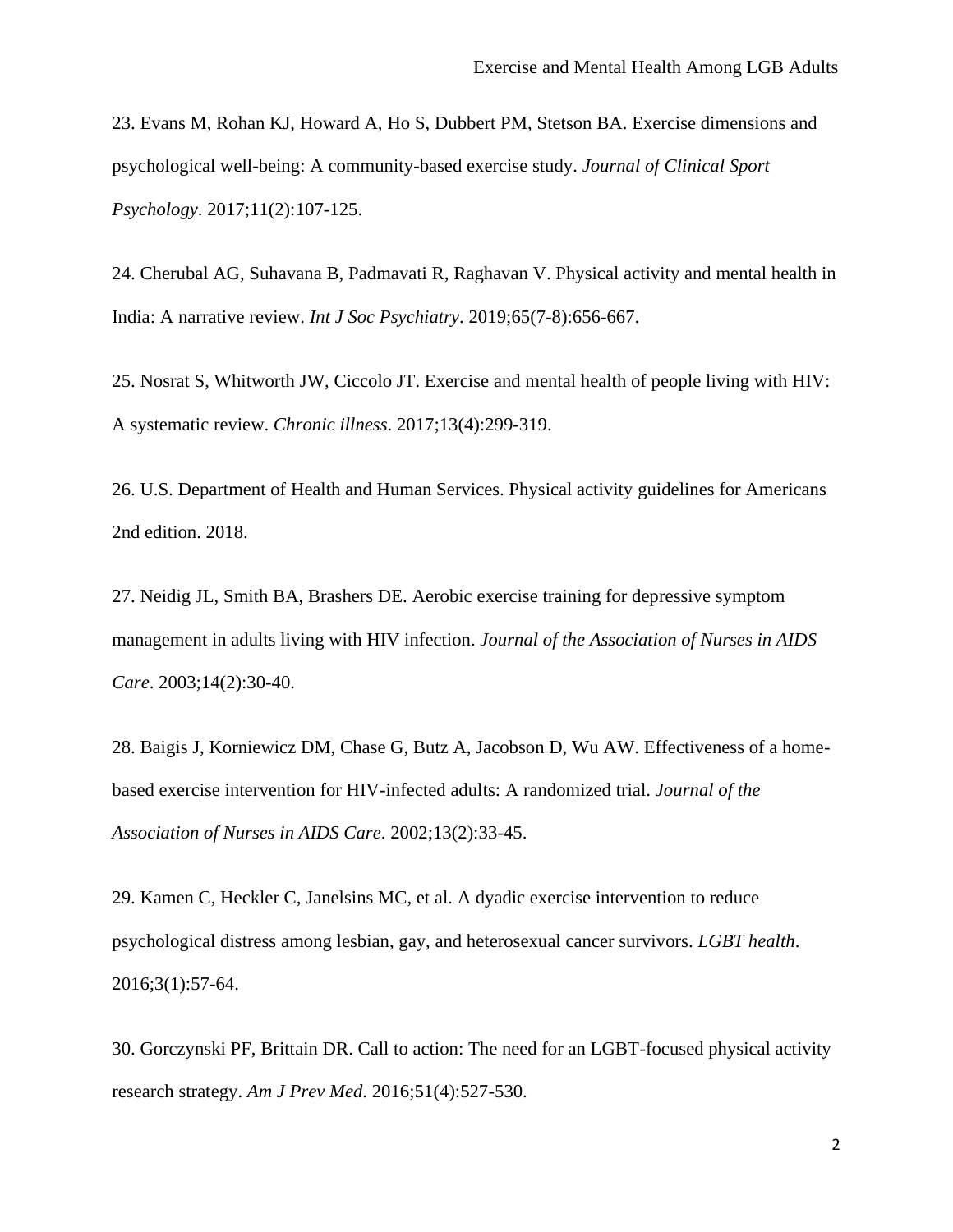31. Centers for Disease Control and Prevention. Behavioral risk factor surveillance system OVERVIEW: BRFSS 2017. 2018.

32. Centers for Disease Control and Prevention. LLCP 2017 codebook report overall version data weighted with \_LLCPWT behavioral risk factor surveillance system. 2018.

33. Centers for Disease Control and Prevention. Calculated variables in the 2017 behavioral risk factor surveillance system data file. 2018.

34. Catalano R, Goldman-Mellor S, Saxton K, et al. The health effects of economic decline. *Annu Rev Public Health*. 2011;32:431-450.

35. Lund C, Breen A, Flisher AJ, et al. Poverty and common mental disorders in low and middle income countries: A systematic review. *Soc Sci Med*. 2010;71(3):517-528.

36. Lemstra M, Neudorf C, D'Arcy C, Kunst A, Warren LM, Bennett NR. A systematic review of depressed mood and anxiety by SES in youth aged 10–15 years. *Canadian Journal of Public Health*. 2008;99(2):125-129.

37. Fryers T, Melzer D, Jenkins R, Brugha T. The distribution of the common mental disorders: Social inequalities in Europe. *Clinical Practice and Epidemiology in Mental Health*. 2005;1(1):14.

38. Allen J, Balfour R, Bell R, Marmot M. Social determinants of mental health. *International review of psychiatry*. 2014;26(4):392-407.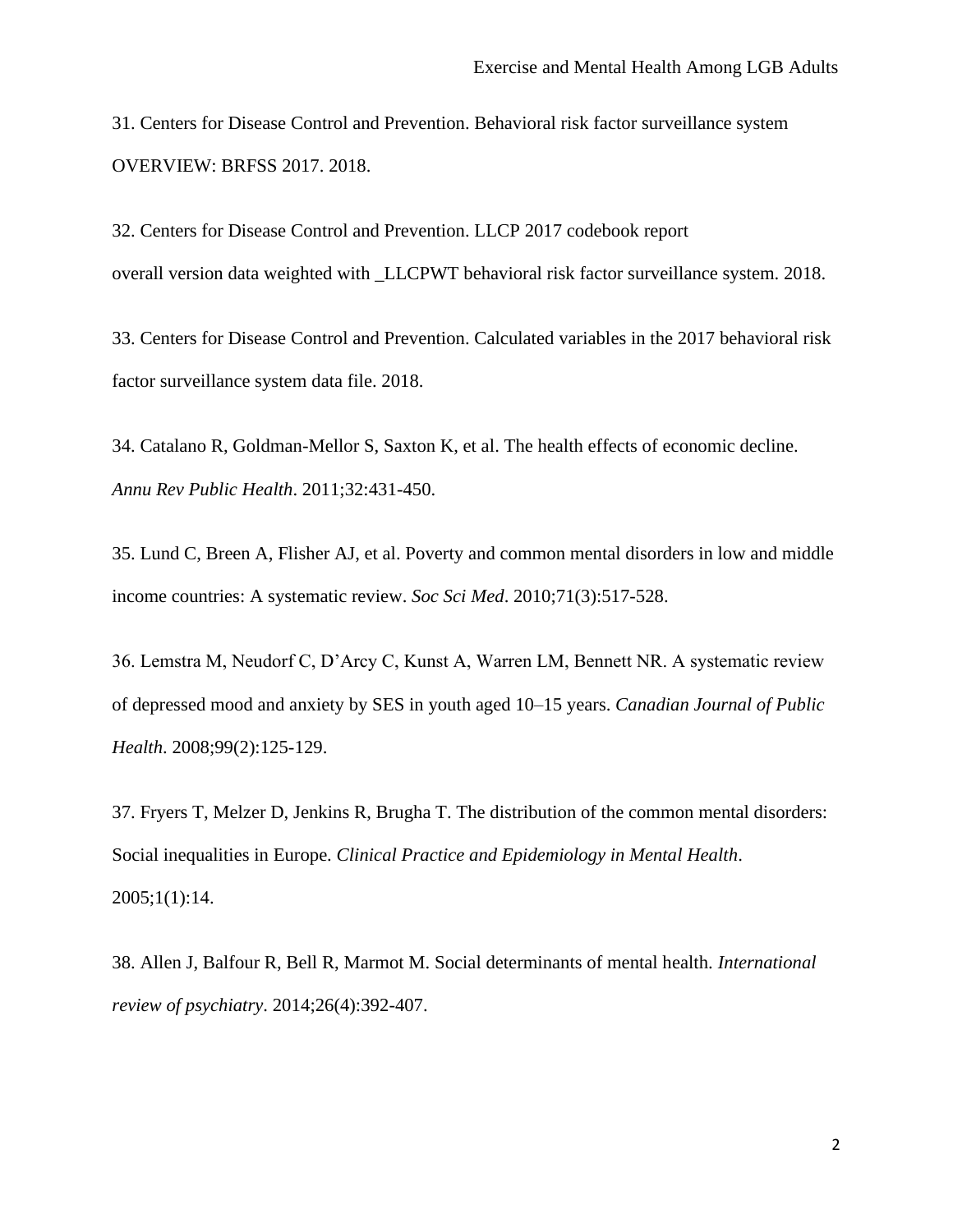39. McCrone PR, Dhanasiri S, Patel A, Knapp M, Lawton-Smith S. *Paying the price: The cost of mental health care in england to 2026.* King's Fund; 2008.

40. Chekroud SR, Gueorguieva R, Zheutlin AB, et al. Association between physical exercise and mental health in 1· 2 million individuals in the USA between 2011 and 2015: A cross-sectional study. *The Lancet Psychiatry*. 2018;5(9):739-746.

41. Stenseng F, Rise J, Kraft P. Activity engagement as escape from self: The role of selfsuppression and self-expansion. *Leisure Sciences*. 2012;34(1):19-38.

42. Craft LL. Exercise and clinical depression: Examining two psychological mechanisms. *Psychol Sport Exerc*. 2005;6(2):151-171.

43. Herrick S, Rocchi MA, Sweet SN, Duncan LR. Exploring proximal LGBTQ minority stressors within physical activity contexts from a self-determination theory perspective. . 2020.

44. Herrick SS, Duncan LR. A systematic scoping review of engagement in physical activity among LGBTQ adults. *Journal of Physical Activity and Health*. 2018;15(3):226-232.

45. Herrick SS, Duncan LR. A qualitative exploration of LGBTQ and intersecting identities within physical activity contexts. *Journal of Sport and Exercise Psychology*. 2018;40(6):325- 335.

46. Pharr JR, Kachen A, Cross C. Health disparities among sexual gender minority women in the United States: A population-based study. *J Community Health*. 2019;44(4):721-728.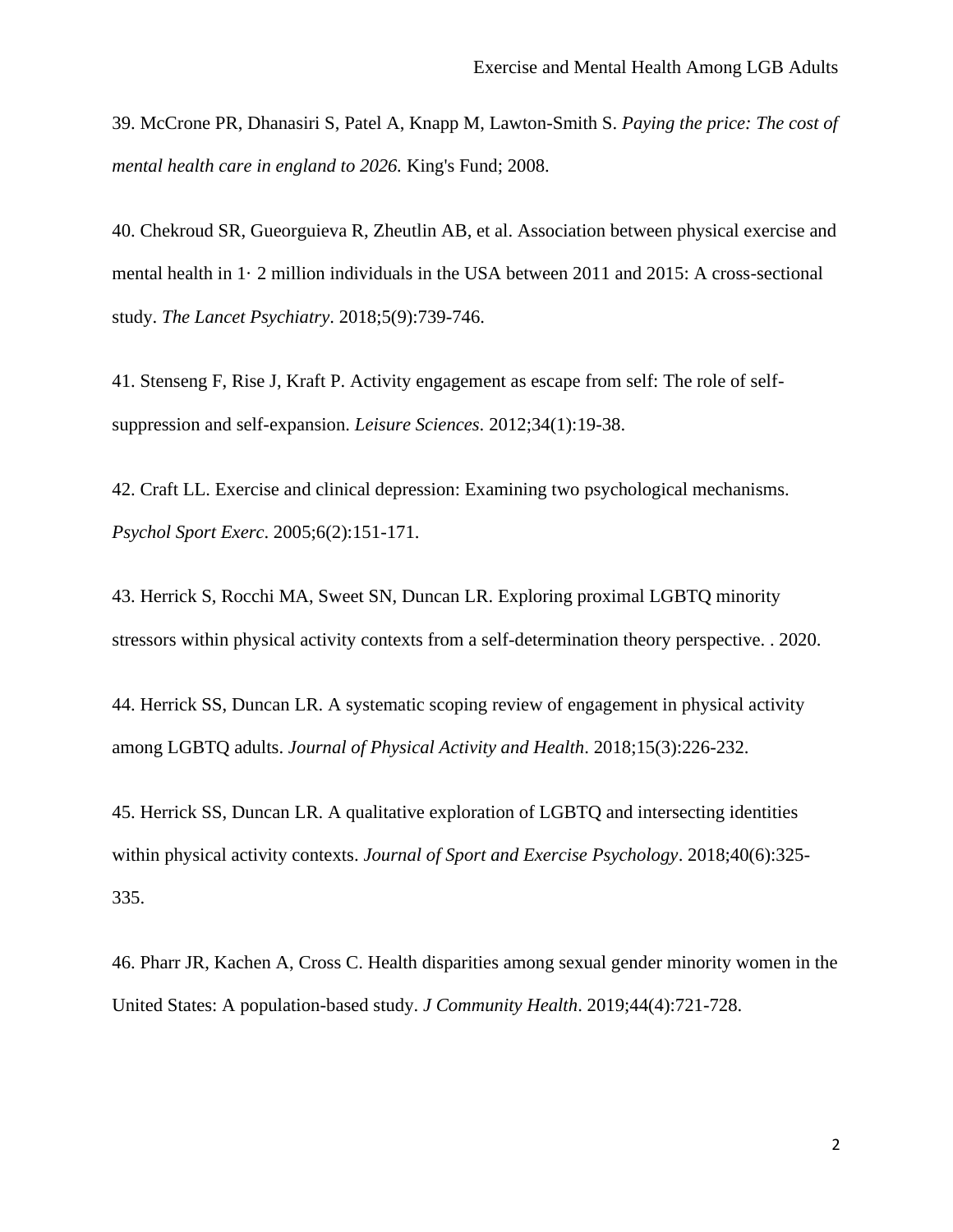47. Dilley JA, Simmons KW, Boysun MJ, Pizacani BA, Stark MJ. Demonstrating the importance and feasibility of including sexual orientation in public health surveys: Health disparities in the Pacific Northwest. *Am J Public Health*. 2010;100(3):460-467.

48. Grogan S, Conner M, Smithson H. Sexuality and exercise motivations: Are gay men and heterosexual women most likely to be motivated by concern about weight and appearance? *Sex roles*. 2006;55(7-8):567-572.

49. Úbeda-Colomer J, Gil-Quintana J, Pereira-García S, López-Cañada E, Pérez-Samaniego V, Devís-Devís J. Development and validation of the barriers to physical activity and sport questionnaire for lesbian, gay, bisexual, transgender and queer/questioning persons. *Public Health*. 2020;185:202-208.

50. Anderson P, McDaid D, Basu S, Stuckler D. Impact of economic crises on mental health. *Copenhagen: WHO European Office*. 2011.

51. Bambra C. Yesterday once more? unemployment and health in the 21st century. *Journal of Epidemiology & Community Health*. 2010;64(3):213-215.

52. Lick DJ, Durso LE, Johnson KL. Minority stress and physical health among sexual minorities. *Perspectives on Psychological Science*. 2013;8(5):521-548.

53. Human Rights Campaign. State maps of laws and policies. employment. . 2020. [https://www.hrc.org/state-maps/employment.](about:blank)

54. Pachankis JE. The psychological implications of concealing a stigma: A cognitive-affectivebehavioral model. *Psychol Bull*. 2007;133(2):328.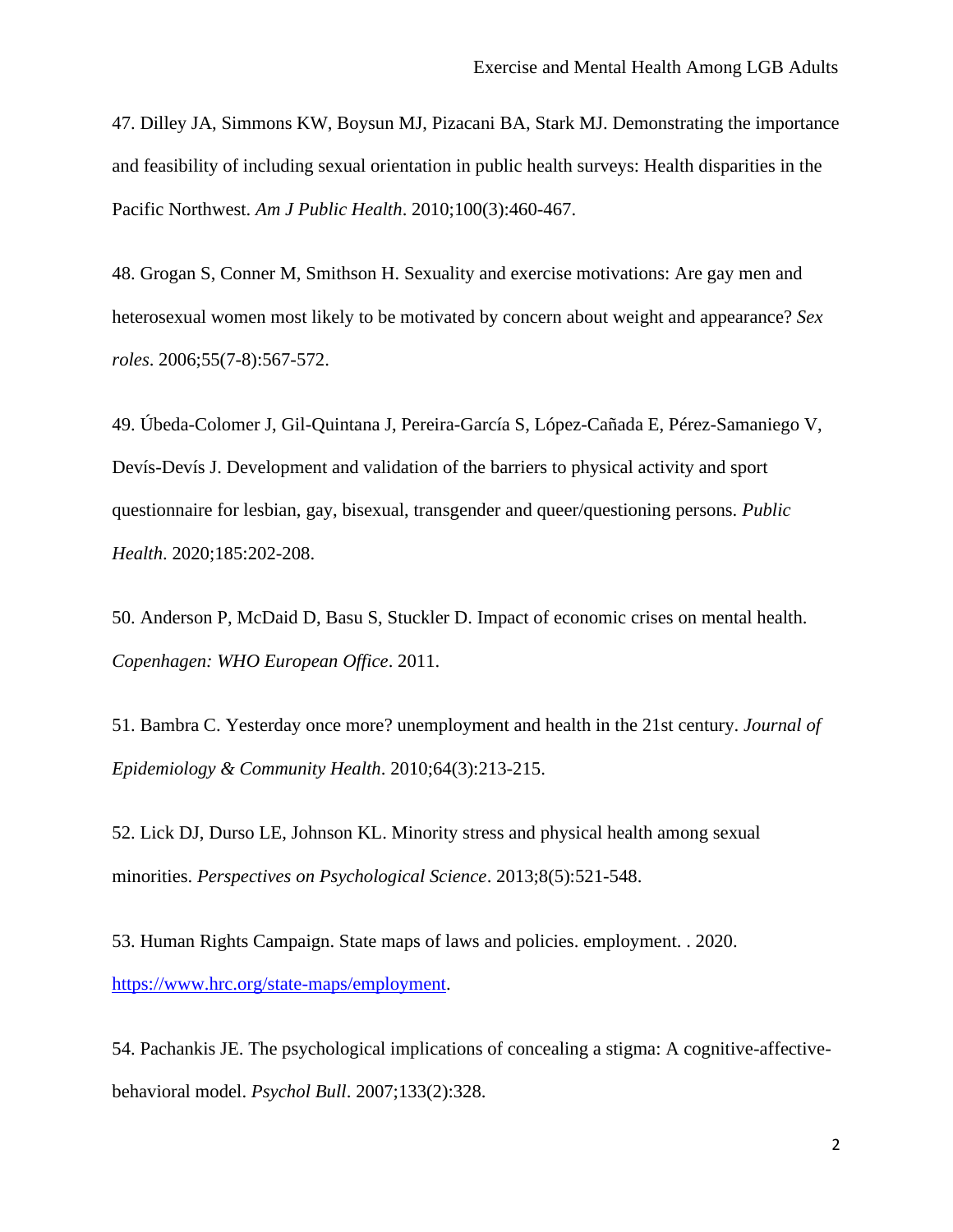55. Ragins BR, Singh R, Cornwell JM. Making the invisible visible: Fear and disclosure of sexual orientation at work. *J Appl Psychol*. 2007;92(4):1103.

56. Tilcsik A. Pride and prejudice: Employment discrimination against openly gay men in the United States. *American Journal of Sociology*. 2011;117(2):586-626.

57. Badgett MV. Bias in the workplace: Consistent evidence of sexual orientation and gender identity discrimination 1998-2008. *Chi.-Kent L.Rev.* 2009;84:559.

58. Black DA, Sanders SG, Taylor LJ. The economics of lesbian and gay families. *Journal of economic perspectives*. 2007;21(2):53-70.

59. Platt LF, Scheitle CP. Sexual orientation and psychological distress: Differences by race and gender. *Journal of Gay & Lesbian Mental Health*. 2018;22(3):204-225.

60. Jackson JS, Torres M, Caldwell CH, et al. The national survey of american life: A study of racial, ethnic and cultural influences on mental disorders and mental health. *International journal of methods in psychiatric research*. 2004;13(4):196-207.

61. Whaley AL. Cultural mistrust: An important psychological construct for diagnosis and treatment of african americans. *Professional Psychology: Research and Practice*. 2001;32(6):555.

62. Gray, Nicole N., David M. Mendelsohn, and Allen M. Omoto. Community connectedness, challenges, and resilience among gay Latino immigrants. American Journal of Community Psychology 2015; 55.1-2: 202-214.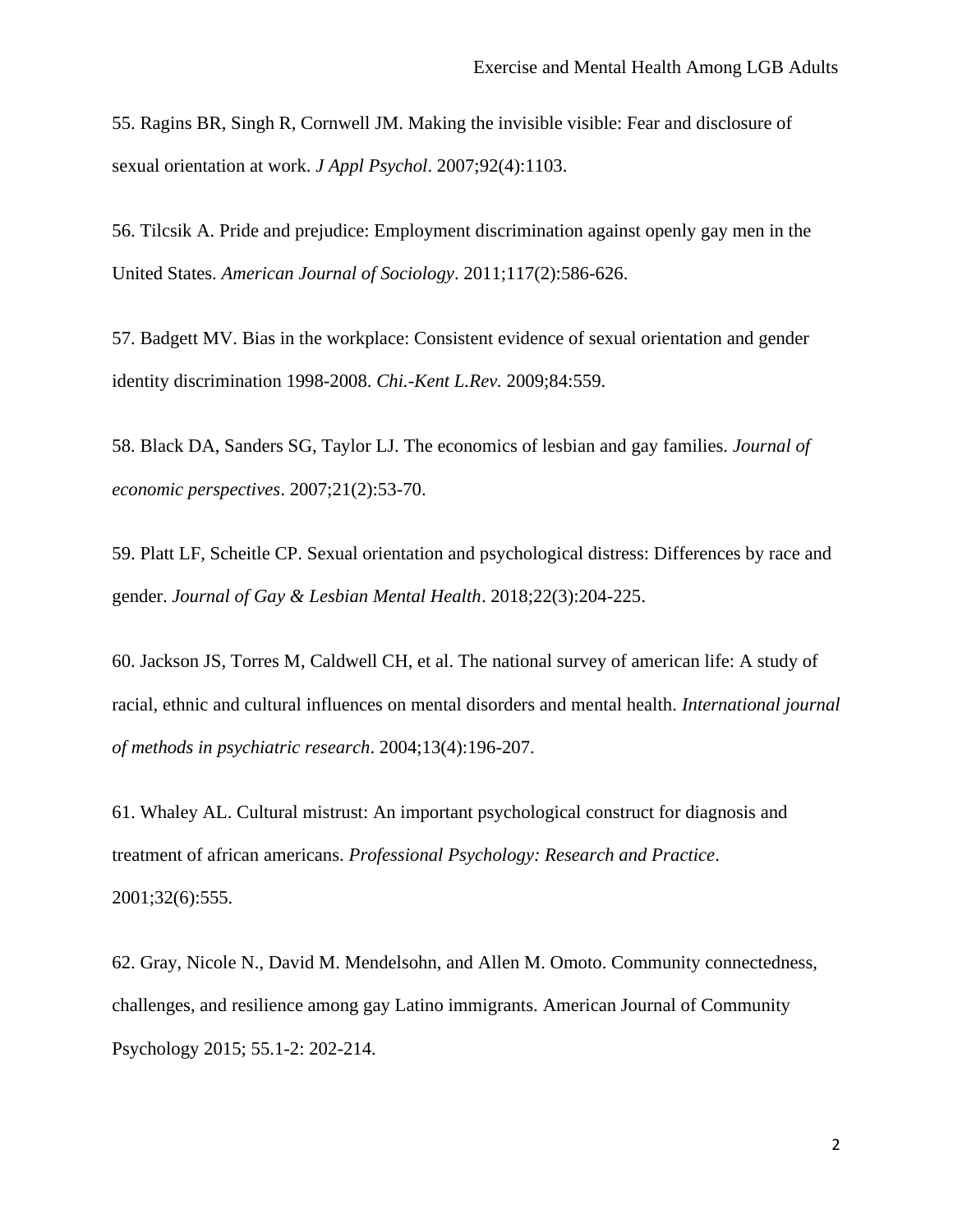63. Sung, Mi Ra, Dawn M. Szymanski, and Christy Henrichs-Beck. Challenges, coping, and benefits of being an Asian American lesbian or bisexual woman. Psychology of Sexual Orientation and Gender Diversity 2015; 2.1: 52.

64. Carstensen LL, Isaacowitz DM, Charles ST. Taking time seriously: A theory of socioemotional selectivity. *Am Psychol*. 1999;54(3):165.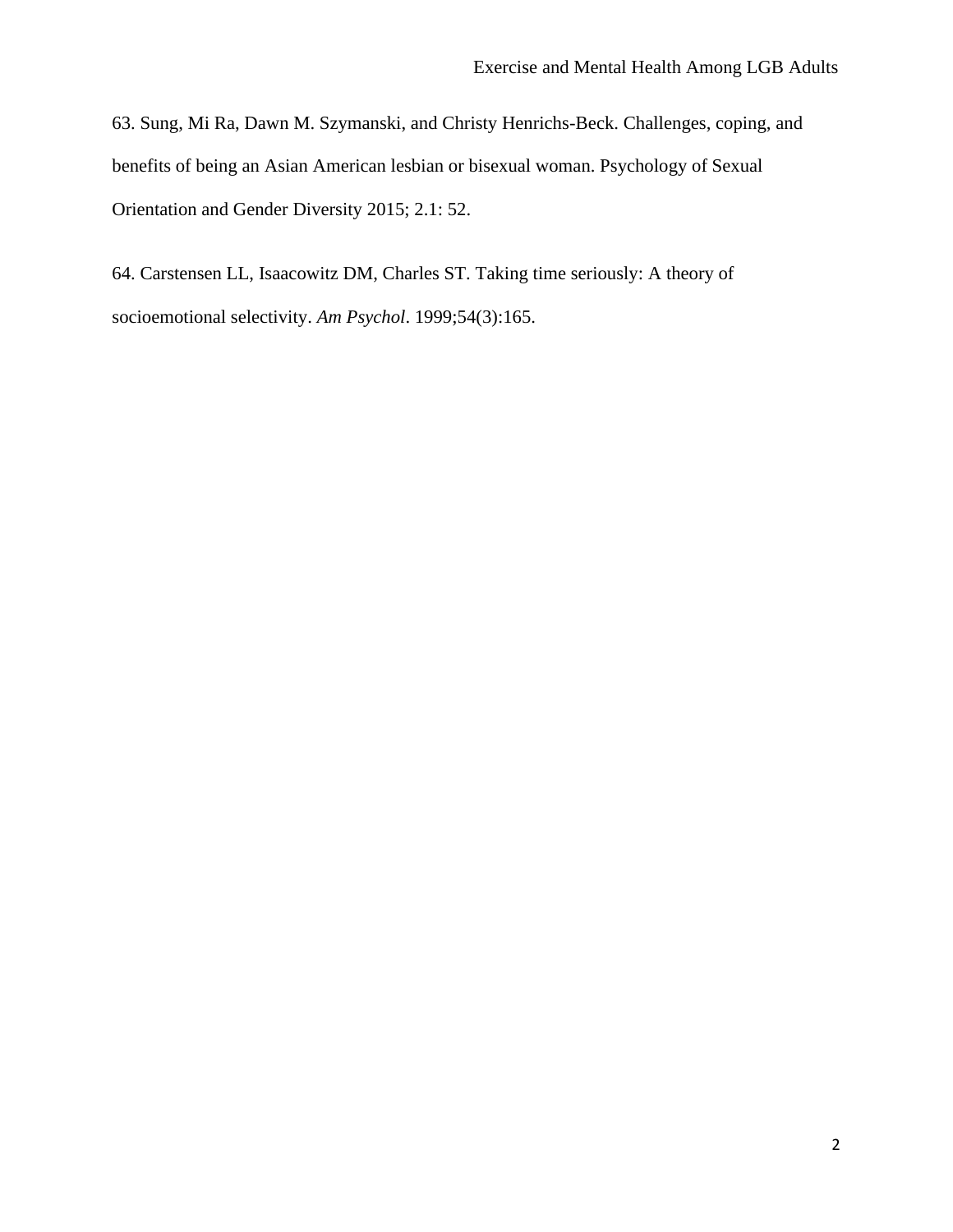| <b>Variable</b>                   | <b>Exercised Any</b> |                  | <b>Total</b>       |                    |
|-----------------------------------|----------------------|------------------|--------------------|--------------------|
|                                   | Yes                  | N <sub>0</sub>   |                    |                    |
|                                   | N (weighted $\%$ )   | $N$ (weighted %) | N (weighted $\%$ ) |                    |
| All                               | 4706 (74.67)         | 1708 (25.33)     | 6414               |                    |
|                                   | Mean (SD)            | Mean (SD)        | Mean (SD)          |                    |
| <b>Days of Poor Mental Health</b> | 6.18(9.38)           | 8.99 (11.46)     | 6.93(10.06)        |                    |
|                                   | N (weighted $\%$ )   | $N$ (weighted %) | N (weighted $\%$ ) | $\chi^2$ , p-value |
| <b>Sexual Orientation</b>         |                      |                  |                    | 3.96, 0.27         |
| Lesbian                           | 914 (15.76)          | 354 (18.85)      | 1268 (16.54)       |                    |
| <b>Bisexual Male</b>              | 863 (19.07)          | 342 (21.03)      | 1205 (19.57)       |                    |
| <b>Bisexual Female</b>            | 1628 (38.68)         | 563 (35.28)      | 2191 (37.81)       |                    |
| Gay male                          | 1301 (26.49)         | 449 (24.85)      | 1750 (26.08)       |                    |
| <b>Educational Attainment</b>     |                      |                  |                    | 34.42, < 0.01      |
| Did not graduate high school      | 214 (8.73)           | 153 (15.27)      | 367 (10.38)        |                    |
| High school graduate              | 890 (25.39)          | 477 (26.72)      | 1367 (25.73)       |                    |
| Some college                      | 1321 (34.53)         | 536 (37.95)      | 1857 (35.40)       |                    |
| College graduate                  | 2273 (31.19)         | 535 (19.83)      | 2808 (28.31)       |                    |
| Not reported                      | 8(0.16)              | 7(0.23)          | 15(0.18)           |                    |
| Age                               |                      |                  |                    | 15.77, <0.01       |
| 25-34                             | 973 (25.13)          | 296 (22.37)      | 1269 (24.43)       |                    |
| 35-44                             | 594 (13.45)          | 223 (14.56)      | 817 (13.73)        |                    |
| 45-54                             | 760 (13.18)          | 290 (14.31)      | 1050 (13.46)       |                    |
| 55-64                             | 817 (9.98)           | 334 (13.30)      | 1151 (10.82)       |                    |
| $65+$                             | 740 (7.35)           | 322 (10.78)      | 1062(8.22)         |                    |
| 18-24                             | 822 (30.91)          | 243 (24.67)      | 1065 (29.33)       |                    |
| Race / ethnicity                  |                      |                  |                    | 20.98, <0.01       |
| <b>Black</b>                      | 315 (10.35)          | 185 (17.26)      | 500 (12.10)        |                    |
| Other                             | 260 (7.22)           | 103 (5.28)       | 363 (6.73)         |                    |
| Multi                             | 211 (3.01)           | 69 (2.36)        | 280 (2.85)         |                    |
| Hispanic                          | 443 (16.59)          | 183 (18.93)      | 626 (17.18)        |                    |
| White                             | 3406 (61.45)         | 1136 (54.78)     | 4542 (59.76)       |                    |
| Not reported                      | 71 (1.38)            | 32(1.40)         | 103(1.38)          |                    |
| <b>Income</b>                     |                      |                  |                    | 53.83, <0.01       |
| $<$ $10K$                         | 228(6.10)            | 118(6.63)        | 346 (6.23)         |                    |
| 10-25K                            | 880 (18.73)          | 515 (30.92)      | 1395 (21.82)       |                    |
| 25-50K                            | 1057 (21.41)         | 380 (24.18)      | 1437 (22.11)       |                    |
| 50-75K                            | 648 (12.25)          | 195 (10.25)      | 843 (11.74)        |                    |
| >75k                              | 1386 (28.13)         | 274 (14.88)      | 1660 (24.78)       |                    |
| Not reported                      | 507 (13.38)          | 226 (13.14)      | 733 (13.32)        |                    |
| <b>Employment</b>                 |                      |                  |                    | 17.66, <0.01       |
| Unemployed                        | 316 (9.12)           | 121 (8.90)       | 437 (9.07)         |                    |
| Out of Labor Force (e.g.          | 1262 (25.09)         | 419 (22.48)      | 1681 (24.43)       |                    |
| retired)                          |                      |                  |                    |                    |
| Unable to work                    | 302 (5.83)           | 277 (11.96)      | 579 (7.38)         |                    |
| Employed                          | 2803 (58.83)         | 876 (55.61)      | 3679 (58.02)       |                    |
| Not Reported                      | 23(1.12)             | 15(1.06)         | 38(1.10)           |                    |
| <b>Mobility Disability</b>        |                      |                  |                    | 54.50, <0.01       |
| Yes                               | 496 (9.25)           | 479 (22.84)      | 975 (12.69)        |                    |
| No                                | 4199 (90.63)         | 1223 (76.80)     | 5422 (87.13)       |                    |
| Not Reported                      | 11(0.12)             | 6(0.36)          | 17(0.18)           |                    |

### **Table 1: Demographic Characteristics of Exercised Any in the Past Month by Sexual Orientation**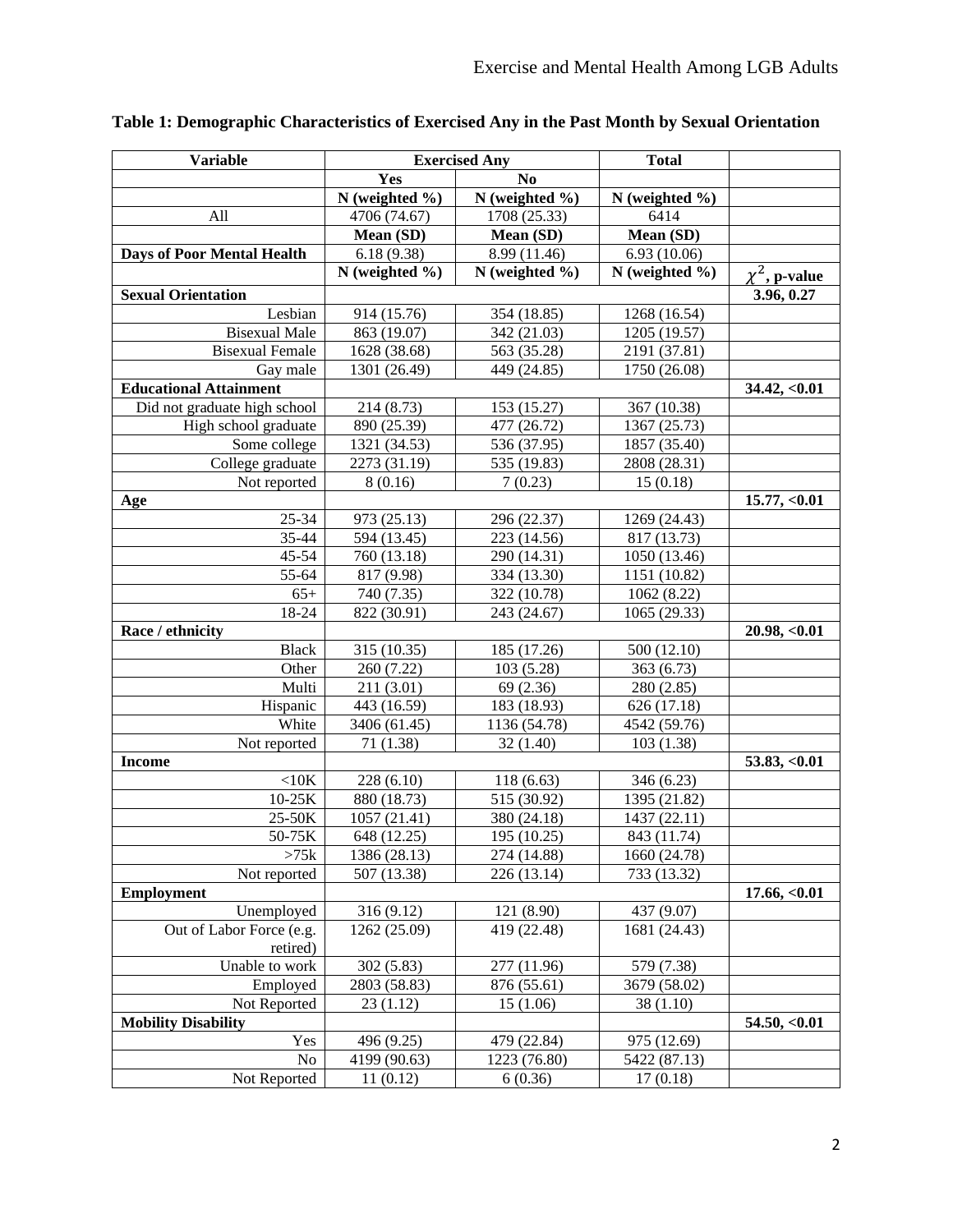$\chi^2$  = Rao-Scott chi-square statistic; Bold  $\chi^2$  and p-value = significant at p-value  $\leq$ 0.05; SD = Standard deviation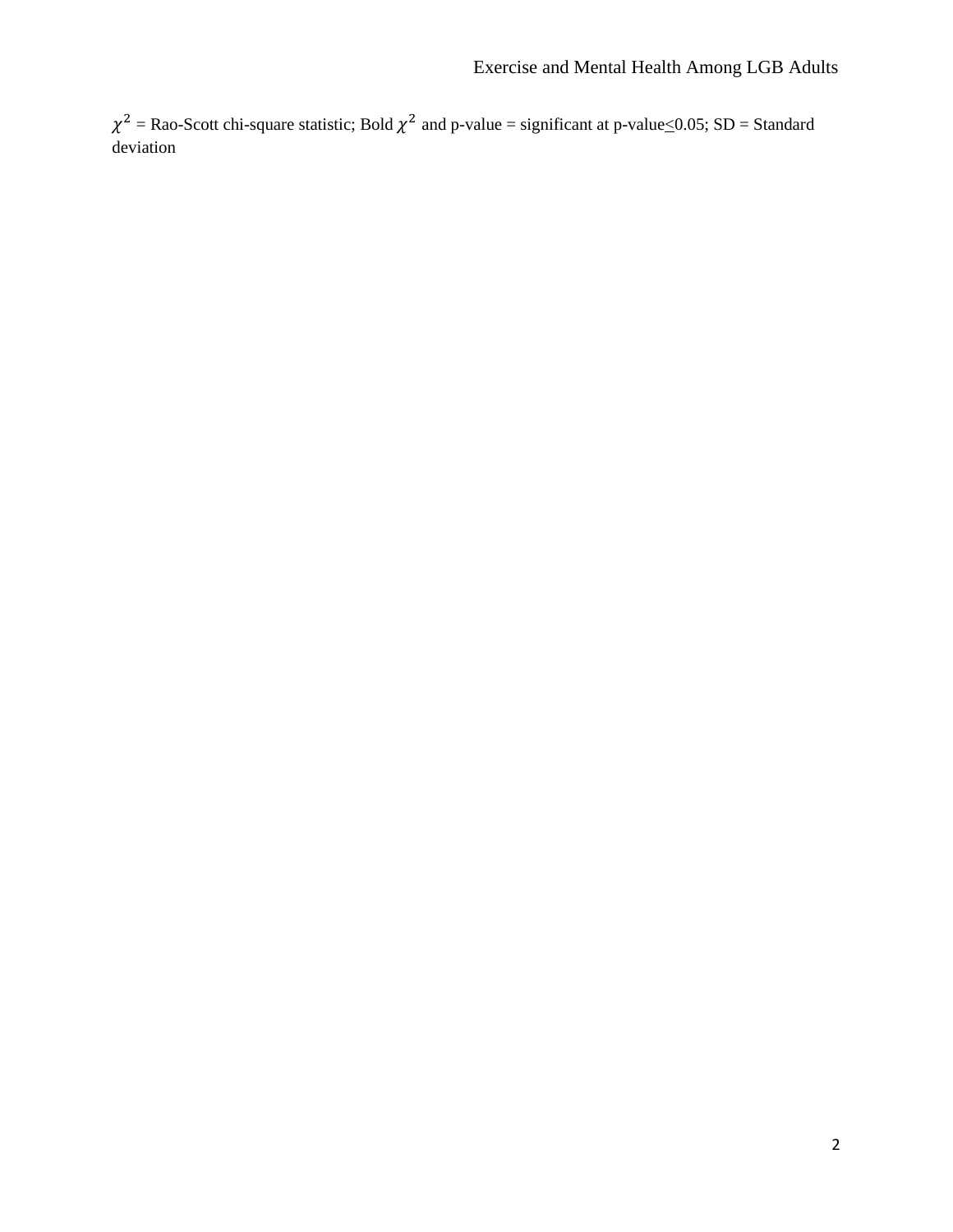| <b>Variable</b>                         | <b>Met Both</b> | <b>Met Aerobic</b> | <b>Met Strength</b>      | <b>Met Neither</b> |                  |
|-----------------------------------------|-----------------|--------------------|--------------------------|--------------------|------------------|
|                                         | N (weighted     | N (weighted        | N (weighted              | N (weighted        |                  |
|                                         | $\frac{9}{0}$   | $\frac{6}{9}$      | $\frac{0}{0}$            | $\frac{0}{0}$      |                  |
| All                                     | 1339 (22.31)    | 1935 (27.93)       | 615 (10.68)              | 2482 (39.08)       |                  |
|                                         | Mean (SD)       | Mean (SD)          | Mean (SD)                | Mean (SD)          |                  |
| Days of Poor                            | 5.41 (8.97)     | 6.01(9.37)         | 7.08 (9.88)              | 8.43 (10.93)       |                  |
| <b>Mental Health</b>                    |                 |                    |                          |                    |                  |
|                                         | N (weighted     | N (weighted        | N (weighted              | N (weighted        | $\chi^2$ , p-    |
|                                         | $\frac{0}{0}$   | $\%$ )             | $\frac{0}{0}$            | $\frac{9}{0}$      | value            |
| <b>Sexual</b><br>Orientation            |                 |                    |                          |                    | 19.12, 0.02      |
| Lesbian                                 | 252 (11.79)     | 404 (17.72)        | 105(16.70)               | 497 (18.37)        |                  |
| <b>Bisexual Male</b>                    | 270 (21.44)     | 342 (19.47)        | 101(16.47)               | 486 (19.49)        |                  |
| <b>Bisexual Female</b>                  | 432 (36.29)     | 645 (39.61)        | 239 (34.25)              | 866 (38.52)        |                  |
| Gay male                                | 385 (30.48)     | 544 (23.20)        | 170 (32.580)             | 633 (23.63)        |                  |
| <b>Educational</b><br><b>Attainment</b> |                 |                    |                          |                    | 23.86, 0.02      |
| Did not graduate<br>high school         | 47 (8.39)       | 97 (10.10)         | 29(8.27)                 | 192 (12.42)        |                  |
| High school                             | 213 (21.16)     | 385 (26.27)        | 117 (27.93)              | 636 (27.26)        |                  |
| graduate                                |                 |                    |                          |                    |                  |
| Some college                            | 378 (37.27)     | 549 (35.09)        | 169 (29.23)              | 749 (36.10)        |                  |
| College graduate                        | 699 (33.12)     | 901 (28.38)        | 298 (34.36)              | 898 (23.99)        |                  |
| Not reported                            | 2(0.06)         | 3(0.16)            | 2(0.20)                  | 7(0.23)            |                  |
| Age                                     |                 |                    |                          |                    | 29.98, 0.01      |
| 25-34                                   | 307 (26.81)     | 333 (23.97)        | 168 (31.47)              | 451 (21.47)        |                  |
| 35-44                                   | 153 (11.62)     | 235 (13.00)        | 80 (12.75)               | 343 (15.63)        |                  |
| 45-54                                   | 216 (12.27)     | 318 (14.08)        | 86 (13.08)               | 425 (13.90)        |                  |
| 55-64                                   | 225 (10.37)     | 396 (12.24)        | 66 (4.68)<br>457 (11.73) |                    |                  |
| $65+$                                   | 202 (6.54)      | 373 (9.54)         | 76 (6.04)                | 401 (8.77)         |                  |
| 18-24                                   | 236 (32.39)     | 280 (27.16)        | 139 (31.98)              | 405 (28.50)        |                  |
| Race / ethnicity                        |                 |                    |                          |                    | 44.27,<br>$0.01$ |
| <b>Black</b>                            | 83 (11.38)      | 107(7.60)          | 50 (10.44)               | 255 (16.14)        |                  |
| Other                                   | 80 (6.04)       | 96 (5.67)          | 33 (6.39)                | 153 (7.98)         |                  |
| Multi                                   | 68 (4.05)       | 88 (3.39)          | 24(1.81)                 | 99 (2.09)          |                  |
| Hispanic                                | 132 (20.08)     | 155 (14.33)        | 87 (21.98)               | 242 (16.16)        |                  |
| White                                   | 955 (57.08)     | 1460 (67.46)       | 414 (59.00)              | 1687 (56.06)       |                  |
| Not reported                            | 21(1.37)        | 29(1.55)           | 7(0.38)                  | 46(1.57)           |                  |
| <b>Income</b>                           |                 |                    |                          |                    | 36.94,<br>$0.01$ |
| $<$ 10 $K$                              | 51(6.20)        | 95 (5.75)          | 28 (5.79)                | 170 (6.78)         |                  |
| $10-25K$                                | 229 (17.89)     | 362 (20.51)        | 132 (20.20)              | 667 (25.62)        |                  |
| 25-50K                                  | 279 (21.87)     | 464 (19.57)        | 142 (22.91)              | 540 (23.98)        |                  |
| 50-75K                                  | 218 (12.95)     | 237 (11.24)        | 73 (8.95)                | 311 (12.22)        |                  |

### **Table 2: Demographic Characteristics of Health by Meeting Physical Activity Guidelines (Met Both, Met Aerobic, Met Strength, Met Neither)**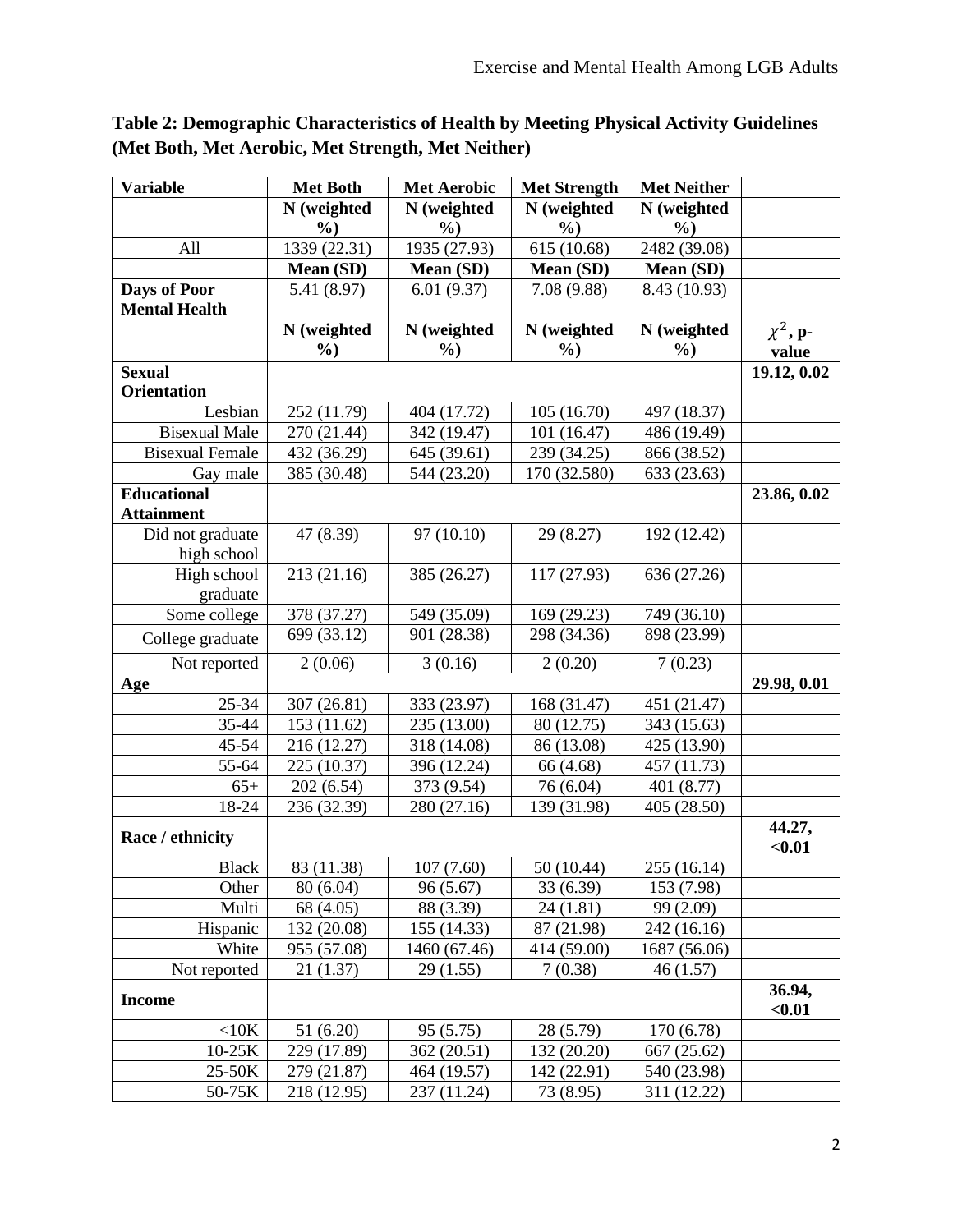| >75k                                 | 433 (29.46)  | 567 (29.63)  | 176(29.15)  | 479 (17.48)  |                  |
|--------------------------------------|--------------|--------------|-------------|--------------|------------------|
| Not reported                         | 129 (11.63)  | 210 (13.29)  | 64 (13.01)  | 315 (13.92)  |                  |
| <b>Employment</b>                    |              |              |             |              | 26.65,<br>$0.01$ |
| Unemployed                           | 78 (7.52)    | 140(9.65)    | 31 (10.34)  | 187 (9.30)   |                  |
| Out of labor force<br>(e.g. retired) | 346 (23.06)  | 581 (28.92)  | 159 (22.04) | 586 (22.69)  |                  |
| Unable to work                       | 67(4.32)     | 119 (5.78)   | 47(5.04)    | 343 (10.82)  |                  |
| Employed                             | 841 (64.18)  | 1089 (54.65) | 376(62.11)  | 1344 (55.74) |                  |
| Not Reported                         | 7(0.93)      | 6(1.00)      | 2(0.48)     | 22(1.45)     |                  |
| <b>Mobility Disability</b>           |              |              |             |              | 38.23,<br>$0.01$ |
| Yes                                  | 107(6.33)    | 226(9.65)    | 94 (12.30)  | 538 (18.39)  |                  |
| N <sub>0</sub>                       | 1227 (93.36) | 1707 (90.29) | 521 (87.70) | 1935 (81.57) |                  |
| Not Reported                         | 5(0.32)      | 2(0.06)      | 0(0.00)     | 9(0.05)      |                  |

 $\chi^2$  = Rao-Scott chi-square statistic; Bold  $\chi^2$  and p-value = significant at p-value  $\leq$ 0.05; SD = Standard deviation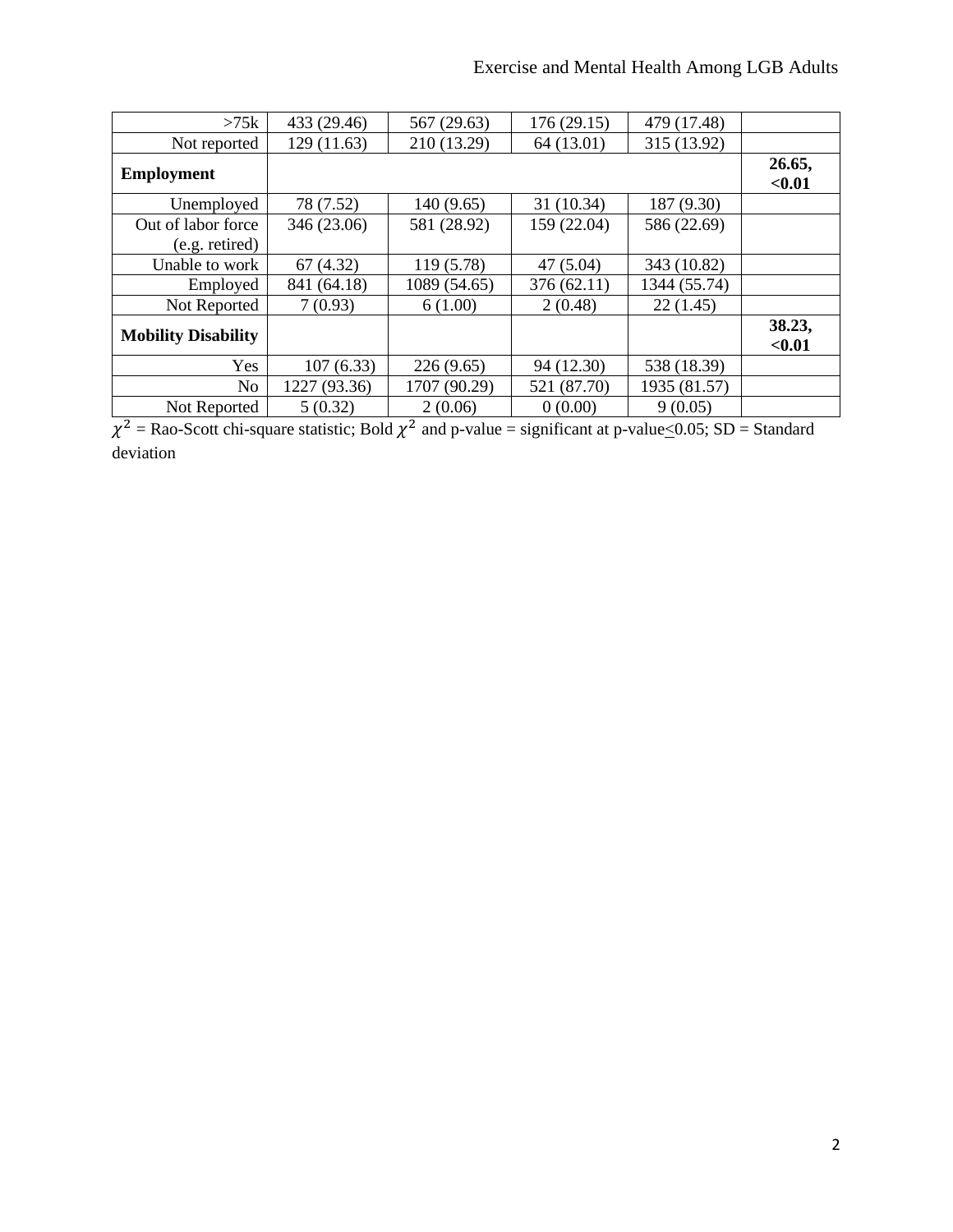| <b>Variables</b>                  | <b>Exercised Any</b>        |            | <b>Met PA Guidelines</b>    |            |  |
|-----------------------------------|-----------------------------|------------|-----------------------------|------------|--|
|                                   | Estimate (95% CI)           | P-value    | Estimate (95% CI)           | P-value    |  |
| Intercept                         | 8.48 (7.60, 9.19)           | $0.01$     | 8.80 (7.94, 9.66)           | $0.01$     |  |
| <b>Exercise Any</b>               |                             |            |                             |            |  |
| Yes                               | $-0.89(-1.34, -0.50)$       | $0.01$     |                             | $0.01$     |  |
| N <sub>o</sub>                    | <b>REF</b>                  | <b>REF</b> |                             | <b>REF</b> |  |
| <b>Met PA Guidelines</b>          |                             |            |                             |            |  |
| <b>Both</b>                       |                             |            | $-1.29$ $(-2.14, -0.45)$    |            |  |
| Aerobic                           |                             |            | $-1.22$ $(-1.75, -0.69)$    |            |  |
| Strength                          |                             |            | $-1.72$ $(-2.47, -0.97)$    |            |  |
| Neither                           |                             |            | <b>REF</b>                  | <b>REF</b> |  |
| <b>Sexual Orientation</b>         |                             |            |                             |            |  |
| Lesbian                           | $0.10 (-0.56, 0.73)$        | 0.76       | $0.02$ ( $-0.64$ , $0.68$ ) | 0.76       |  |
| <b>Bisexual Male</b>              | $0.29$ ( $-0.29$ , $0.88$ ) | 0.34       | $0.23$ ( $-0.36$ , $0.83$ ) | 0.34       |  |
| <b>Bisexual Female</b>            | 1.64(0.79, 2.41)            | $0.01$     | 1.54(0.70, 2.38)            | $0.01$     |  |
| Gay male                          | <b>REF</b>                  | <b>REF</b> | <b>REF</b>                  | <b>REF</b> |  |
| <b>Educational Attainment</b>     |                             |            |                             |            |  |
| Did not graduate high school      | 4.22(3.00, 4.72)            | $0.01$     | 4.16(3.24, 5.08)            | $0.01$     |  |
| High school graduate              | $0.63$ ( $-0.03$ , 1.43)    | 0.09       | $0.64$ (-0.12, 1.40)        | 0.09       |  |
| Some college                      | 1.09(0.29, 1.89)            | $0.01$     | 1.07(0.25, 1.89)            | $0.01$     |  |
| College graduate                  | <b>REF</b>                  | <b>REF</b> | <b>REF</b>                  | <b>REF</b> |  |
| Age                               |                             |            |                             |            |  |
| 18-24                             | <b>REF</b>                  | <b>REF</b> | <b>REF</b>                  | <b>REF</b> |  |
| 25-34                             | $-1.86(-2.72,-1.21)$        | $0.01$     | $-1.86$ $(-2.62, -1.10)$    | $0.01$     |  |
| 35-44                             | $-2.67(-3.31, -2.05)$       | $0.01$     | $-2.74$ $(-3.39, -2.09)$    | $0.01$     |  |
| 45-54                             | $-4.91(-6.07, -3.60)$       | $0.01$     | $-4.98$ $(-6.30, -3.66)$    | $0.01$     |  |
| 55-64                             | $-6.77$ $(-7.24, -5.87)$    | $0.01$     | $-6.91$ $(-7.63, -6.18)$    | $0.01$     |  |
| $65+$                             | $-8.68(-9.40, -7.92)$       | $0.01$     | $-8.72(-9.51, -7.94)$       | $0.01$     |  |
| Race / ethnicity                  |                             |            |                             |            |  |
| <b>Black</b>                      | $-3.51$ $(-3.87, -3.03)$    | $0.01$     | $-3.55$ $(-3.99, -3.10)$    | $0.01$     |  |
| Other                             | $-0.90$ $(-2.64, 0.27)$     | 0.23       | $-0.96$ $(-2.45, 0.53)$     | 0.23       |  |
| Multi                             | $0.82$ ( $-0.70$ , 2.44)    | 0.30       | $0.90 (-0.67, 2.47)$        | 0.30       |  |
| Hispanic                          | $-1.95$ $(-2.63, -1.21)$    | $0.01$     | $-1.87$ $(-2.60, -1.15)$    | $0.01$     |  |
| White                             | <b>REF</b>                  | <b>REF</b> | <b>REF</b>                  | <b>REF</b> |  |
| <b>Income</b>                     |                             |            |                             |            |  |
| $<$ 10 $K$                        | $-0.06$ $(-1.03, 1.63)$     | 0.93       | $-0.15$ $(-1.53, 1.22)$     | 0.93       |  |
| $10-25K$                          | 1.41(0.71, 2.45)            | $0.01$     | 1.39(0.51, 2.27)            | < 0.01     |  |
| 25-50K                            | 0.84(0.19, 1.67)            | 0.03       | 0.77(0.01, 1.53)            | 0.03       |  |
| 50-75K                            | 1.17(0.38, 2.20)            | 0.01       | 1.11(0.17, 2.04)            | 0.01       |  |
| >75k                              | <b>REF</b>                  | <b>REF</b> | <b>REF</b>                  | <b>REF</b> |  |
| <b>Employment</b>                 |                             |            |                             |            |  |
| Unemployed                        | 4.86 (4.02, 5.78)           | $0.01$     | 4.78 (3.91, 5.64)           | $0.01$     |  |
| Out of labor force (e.g. retired) | $0.39(-0.06, 1.04)$         | 0.17       | $0.38(-0.17, 0.93)$         | 0.17       |  |
| Unable to work                    | 8.07 (6.51, 9.00)           | $0.01$     | 7.91 (6.58, 9.24)           | $0.01$     |  |
| Employed                          | <b>REF</b>                  | <b>REF</b> | <b>REF</b>                  | <b>REF</b> |  |
| <b>Mobility Disability</b>        |                             |            |                             |            |  |

### **Table 3: Multiple Regression Analyses - Number of Days of Poor Mental Health by Exercising Any in the Past Month and Meeting Physical Activity Guidelines**